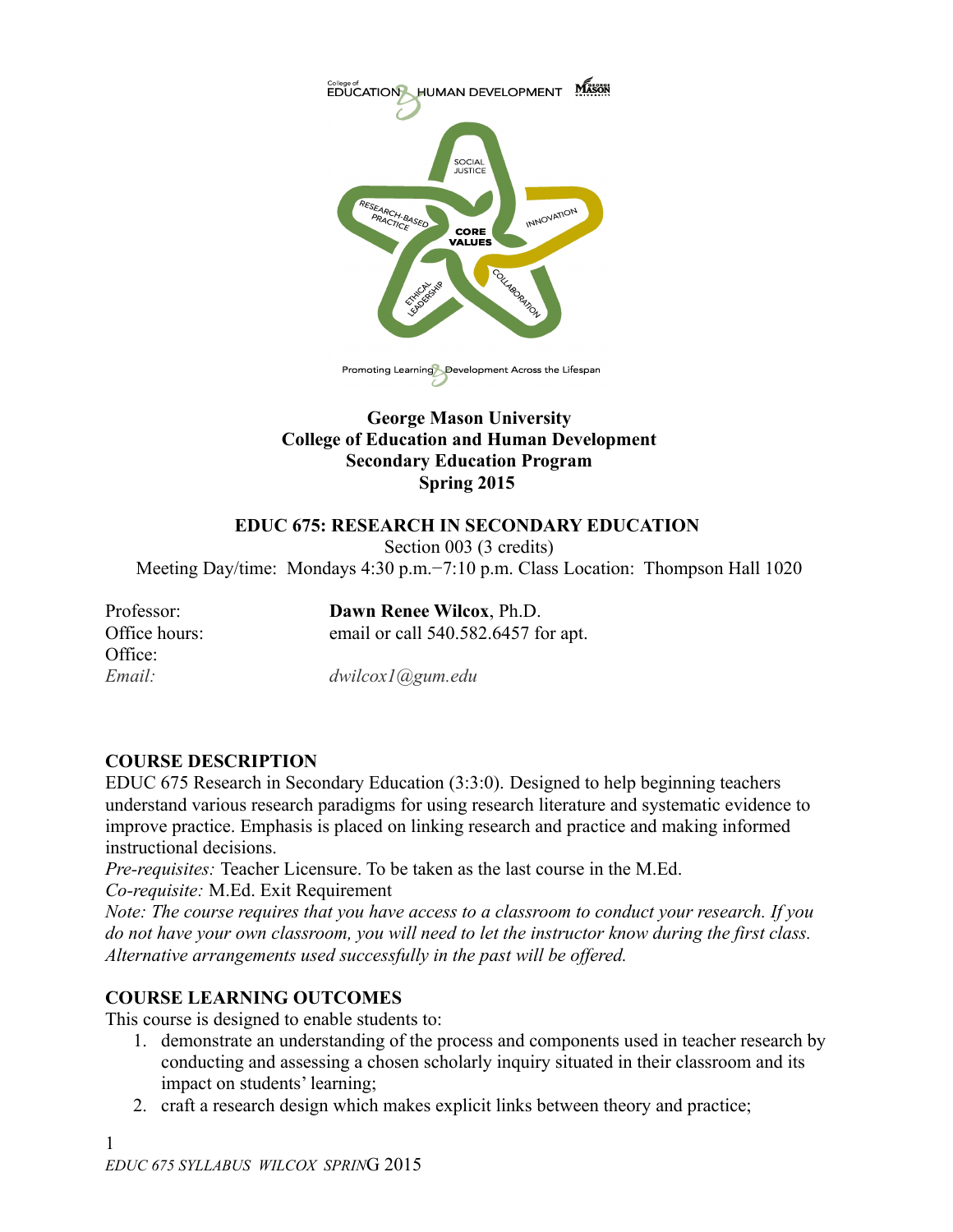- 3. examine ethical considerations when conducting teacher research; conduct teacher research which includes: research question(s), research proposal; review of related literature, methods, data collection/analysis, findings, discussion of impact on students, teacher, and education field; and abstract;
- 4. participate in "critical collaborative inquiries" to gain multiple perspectives in interpreting research and for validation and peer review of research;
- 5. demonstrate integration of national and state standards for content and pedagogy as related to the research question by reflecting on their own teaching practice and its impact on students' learning respective to students' discipline;
- 6. demonstrate skills in the application of technology and use of resources in teacher research.

## **RELATIONSHIP TO PROFESSIONAL STANDARDS**

Students will demonstrate an understanding and application of subject area standards aligned with the *National Content Standards* and identified by their Specialized Professional Association (SPA); and an understanding and application of teaching and learning standards as outlined by *INTASC.* National Content Standards for respective discipline: NCSS, NCTE, NCTM, NSTA

National Council for the Social Studies<http://www.ncss.org/> National Council of Teachers of English<http://www.ncte.org/> National Council of Teachers of Mathematics<http://www.nctm.org/> National Science Teachers Association<http://www.nsta.org/> <http://books.nap.edu/readingroom/books/nses/>

[INTASC: Interstate New Teacher Assistance and Support Consortium](http://www.ccsso.org/content/pdfs/corestrd.pdf) <http://www.ccsso.org/content/pdfs/corestrd.pdf>

Virginia State Standards

 [Virginia Department of Education http://www.pen.k12.va.us/](http://www.pen.k12.va.us/) State of Virginia, SOL Resources<http://www.pen.k12.va.us/VDOE/Instruction/sol.html> State of Virginia Standards of Learning Test Information <http://www.pen.k12.va.us/VDOE/src/SOLassessments.shtml>

# **CEHD CORE VALUES COMMITMENT**

The College of Education & Human Development is committed to collaboration, ethical leadership, innovation, research-based practice, and social justice. Students are expected to adhere to these principles.<http://cehd.gmu.edu/values/> For additional information on the College of Education and Human Development, visit our website [See [http://gse.gmu.edu/\]](http://gse.gmu.edu/).

## **CEHD PROFESSIONAL DISPOSITIONS**

Students are expected to exhibit professional behaviors and dispositions at all times. [http://cehd.gmu.edu/assets/docs/forms/secondary\\_ed/sec\\_ed\\_handbook.pdf](http://cehd.gmu.edu/assets/docs/forms/secondary_ed/sec_ed_handbook.pdf) The Graduate School of Education (GSE) expects that all students abide by the following: Students are expected to exhibit professional behavior and dispositions. *Commitment to the profession*

Promoting exemplary practice Excellence in teaching and learning Advancing the profession Engagement in partnerships

*Commitment to honoring professional ethical standards*

Fairness Honesty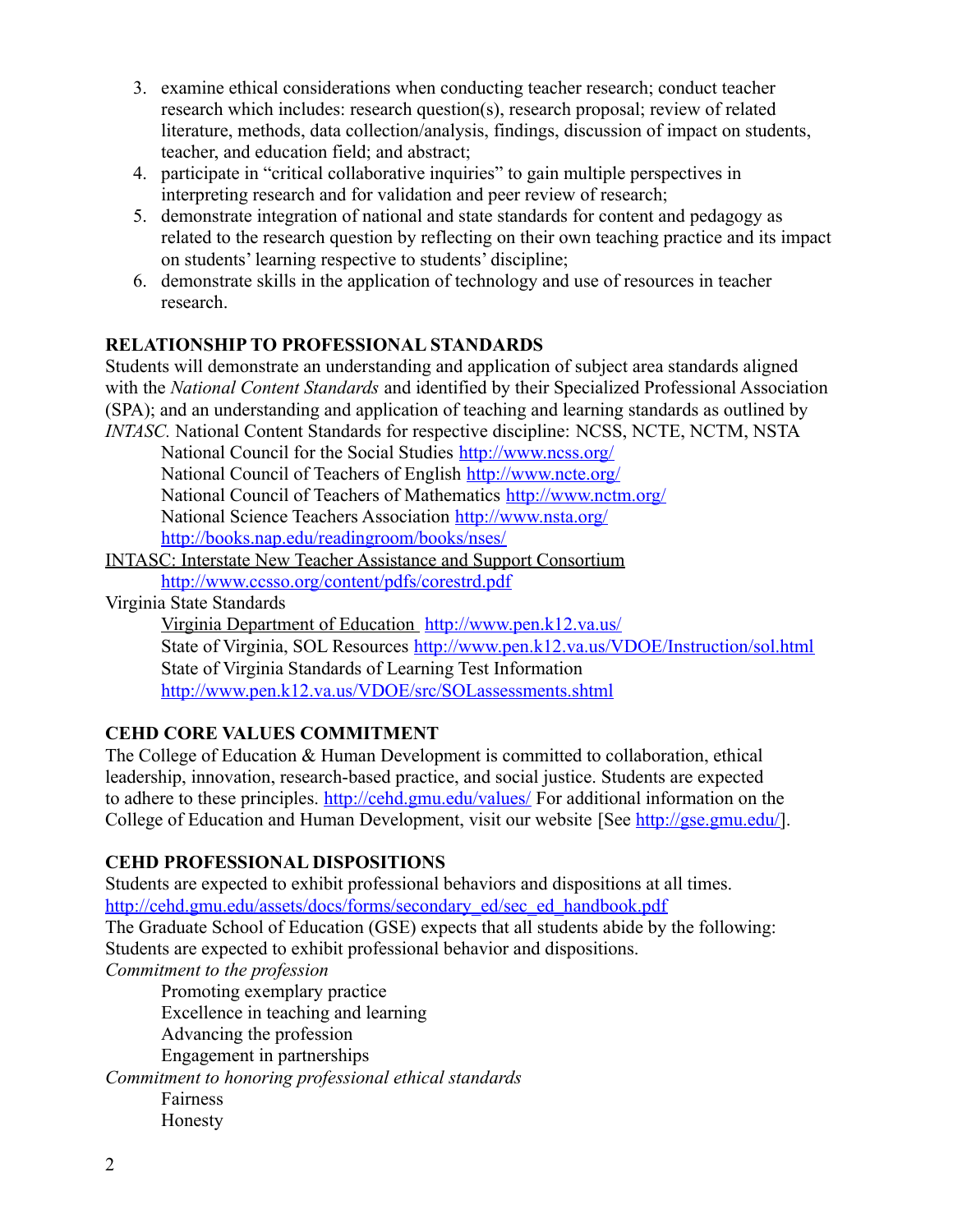Integrity **Trustworthiness** Confidentiality Respect for colleagues and students *Commitment to key elements of professional practice* Belief that all individuals have the potential for growth and learning Persistence in helping individuals succeed High standards Safe and supportive learning environments Systematic planning Intrinsic motivation Reciprocal, active learning Continuous, integrated assessment Critical thinking Thoughtful, responsive listening Active, supportive interactions Technology-supported learning Research-based practice Respect for diverse talents, abilities, and perspectives Authentic and relevant learning *Commitment to being a member of a learning community* Professional dialogue Self-improvement Collective improvement Reflective practice Responsibility Flexibility Collaboration Continuous, lifelong learning *Commitment to democratic values and social justice* Understanding systemic issues that prevent full participation Awareness of practices that sustain unequal treatment or unequal voice Advocate for practices that promote equity and access

Respects the opinion and dignity of others

Sensitive to community and cultural norms

Appreciates and integrates multiple perspectives

# **GMU Policies and Resources for Students**

- 1. GMU Policies and Resources for students
	- a. Students must adhere to the guidelines of the George Mason University Honor Code [See [http://academicintegrity.gmu.edu/honorcode/\]](http://academicintegrity.gmu.edu/honorcode/).
	- b. Students must follow the university policy for Responsible Use of Computing [See [http://universitypolicy.gmu.edu/1301gen.html\]](http://universitypolicy.gmu.edu/1301gen.html).
	- c. Students are responsible for the content of university communications sent to their George Mason University email account and are required to activate their account and check It regularly. All communication from the university, college, school, and program will be sent to students solely through their Mason email account.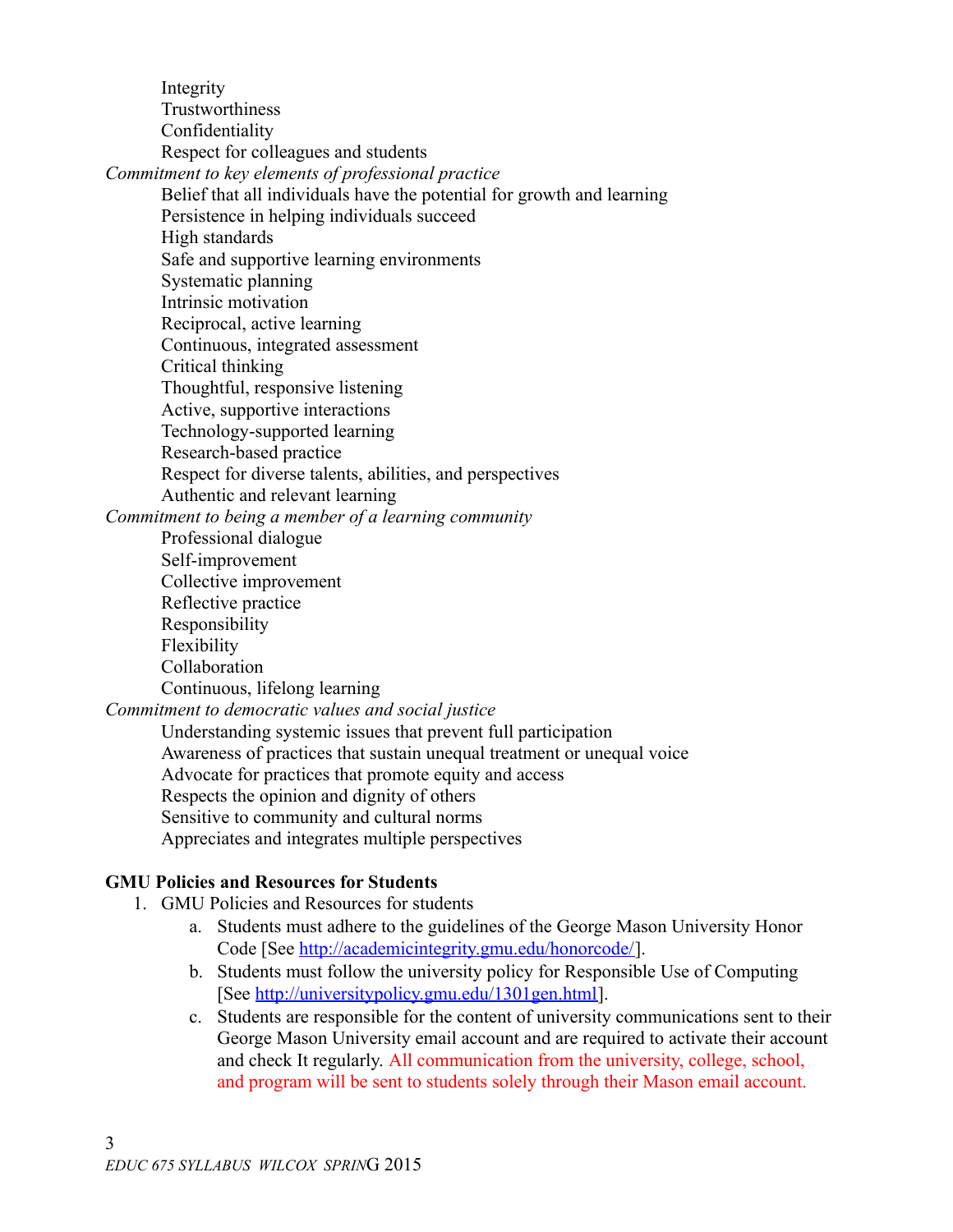- d. The George Mason University Counseling and Psychological Services (CAPS) staff consists of professional counseling and clinical psychologists, social workers, and counselors who offer a wide range of services (e.g., individual and group counseling, workshops and outreach programs) to enhance students' personal experience and academic performance [See [http://caps.gmu.edu/\]](http://caps.gmu.edu/).
- e. Students with disabilities who seek accommodations in a course must be registered with the George Mason University Office of Disability Services (ODS) and inform their instructor, in writing, at the beginning of the semester [See [http://ods.gmu.edu/\]](http://ods.gmu.edu/).
- f. Students must follow the university policy stating that all sound emitting devices shall be turned off during class unless otherwise authorized by the instructor.
- g. The George Mason University Writing Center staff provides a variety of resources and services (e.g., tutoring, workshops, writing guides, handbooks) intended to support students as they work to construct and share knowledge through writing [See [http://writingcenter.gmu.edu/\]](http://writingcenter.gmu.edu/).
- 2. Professional Dispositions: Students are expected to exhibit professional behaviors and dispositions at all times.

[http://cehd.gmu.edu/assets/docs/forms/secondary\\_ed/sec\\_ed\\_handbook.pdf](http://cehd.gmu.edu/assets/docs/forms/secondary_ed/sec_ed_handbook.pdf)

3. Core Values Commitment:

The College of Education & Human Development is committed to collaboration, ethical leadership, innovation, research-based practice, and social justice. Students are expected to adhere to these principles.<http://cehd.gmu.edu/values/>

### **Emergency Procedures**

You are encouraged to sign up for emergency alerts by visiting the website [https://alert.gmu.edu.](https://alert.gmu.edu/) There are emergency posters in each classroom explaining what to do in the event of crises. Further information about emergency procedures exists on  [http://www.gmu.edu/service/cert](file:///Users/zoolady/Desktop/%20http:%2F%2Fwww.gmu.edu%2Fservice%2Fcert)

#### **Sustainability at GMU**

George Mason University is focusing on making our community "greener" and reducing the impact on the environment. This course will contribute to this effort in the following ways. I hope that you will create other ways to contribute to contribute to this effort.

Handouts will be available electronically through the Blackboard platform.

All assignments will be submitted through the Blackboard at MyMason.

Please consider reducing waste in your teaching practice.

Incorporate teaching sustainability in the content of your lesson plans (for example, human's role in reducing their impact on the environment.) Think about what the next generation needs to know about "greening."

## **NATURE OF COURSE DELIVERY**

The major purpose of this course is for you to learn how to design and conduct a teacher research project and apply it in your classroom in order to improve your teaching and students' learning. The course is designed to promote a professional teaching and learning community with peer review critical friend support. Throughout the course, you are completing a step informally that you will later insert into your final paper. As you build your project with a commitment to each step in the process, it comes together. The course will be taught through a variety of activities to support the development of your teacher research projects involving: whole class and small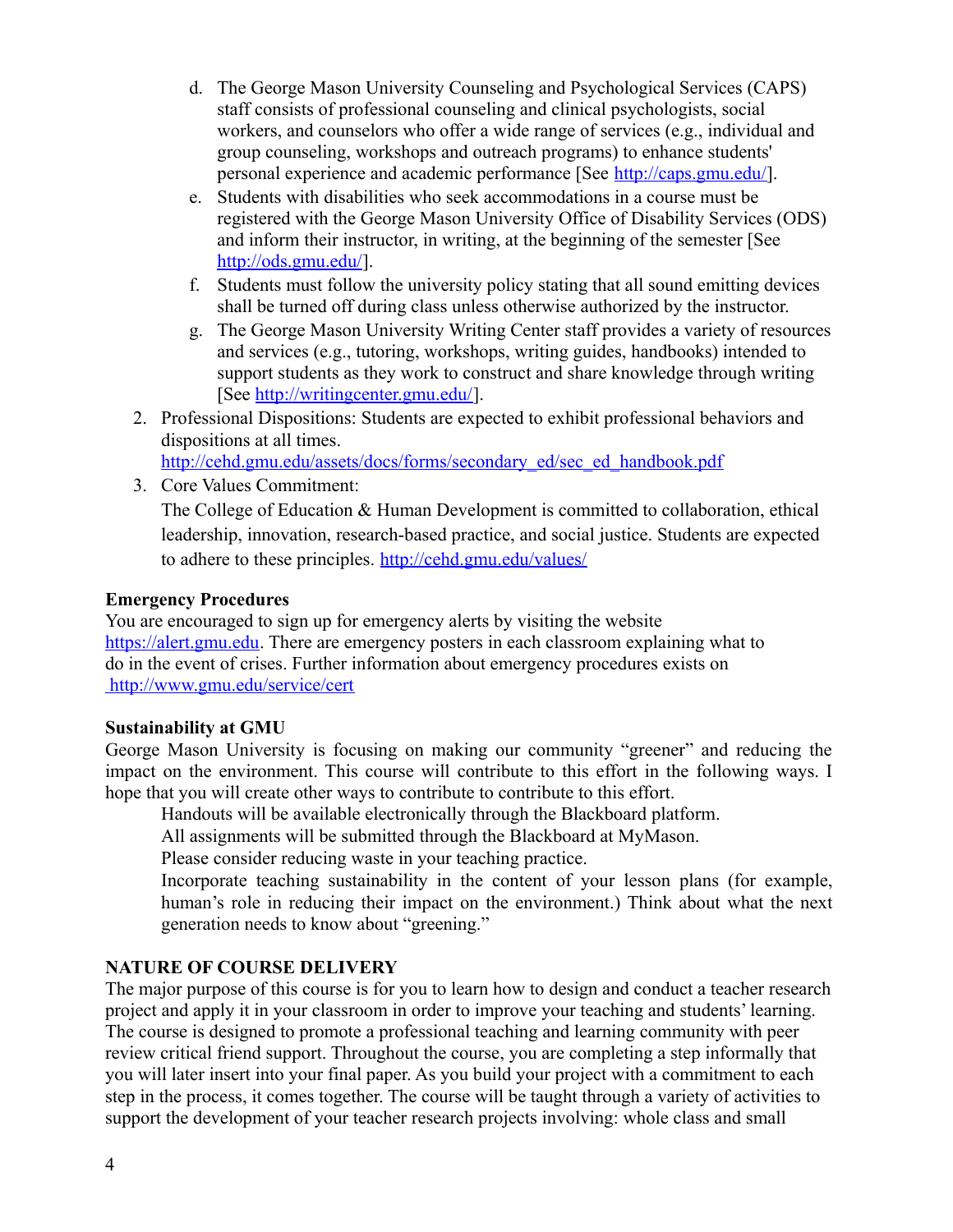group discussions, group, pair and group work, online work, and through dialogue and reflections of/in practice. Individual consultations are also built into class time.

## **REQUIRED READINGS**

Samaras, A. P. (2011). *Self-study teacher research: Improving your practice through collaborative inquiry.* Thousand Oaks, CA: Sage. ONLINE STUDENT STUDY GUIDES : <http://www.sagepub.com/samaras/>

## **GMU Alumni Teacher Research Exemplars:**

Mautz, M. (2014). *Promoting motivation in the classroom through goal-setting.* Paper submitted to the Secondary Education Program, Graduate School of Education, George Mason University, Virginia, in partial fulfillment of the requirements for the degree of master of education.

Mayden, K. H. (2014). *Making classroom conversation count: Improving participation in discussion to enhance learning.* Paper submitted to the Secondary Education Program, Graduate School of Education, George Mason University, Virginia, in partial fulfillment of the requirements for the degree of master of education.

Payden, J. (2014). *Using journal writing to develop students' mathematical communication skills.* Paper submitted to the Secondary Education Program, Graduate School of Education, George Mason University, Virginia, in partial fulfillment of the requirements for the degree of master of education.

Saxena, B. (2014). *Using discourse strategies to develop critical and creative thinking in science.* Paper submitted to the Secondary Education Program, Graduate School of Education, George Mason University, Virginia, in partial fulfillment of the requirements for the degree of master of education.

Sprague, L. (2014). *Management & madness: Discovering the balance between effective management and classroom morale.* Paper submitted to the Secondary Education Program, Graduate School of Education, George Mason University, Virginia, in partial fulfillment of the requirements for the degree of master of education.

Walsh, L. (2014). *Differentiation in an honors mathematics classroom: How to help each student individually reach their potential.* Paper submitted to the Secondary Education Program, Graduate School of Education, George Mason University, Virginia, in partial fulfillment of the requirements for the degree of master of education.

## **COURSE REQUIREMENTS:**

- 1. Attendance and Class and Online Participation (10%)
- 2. Research Draft Components; includes Online Participation (30%) 5 pts each
	- 1) Discussion Thread #1: Research Artifact & Memo
	- 2) Discussion Thread #2: Rationale and Research Question
	- 3) Discussion Thread #3: Literature Review
	- 4) Discussion Thread #4: Method: Data Chart
	- 5) Discussion Thread #5: Draft 1 for peer review
	- 6) Discussion Thread #6: Peer Review of Draft 1
	- 7) Discussion Thread #7: Draft 2 for Professor Formative Assessment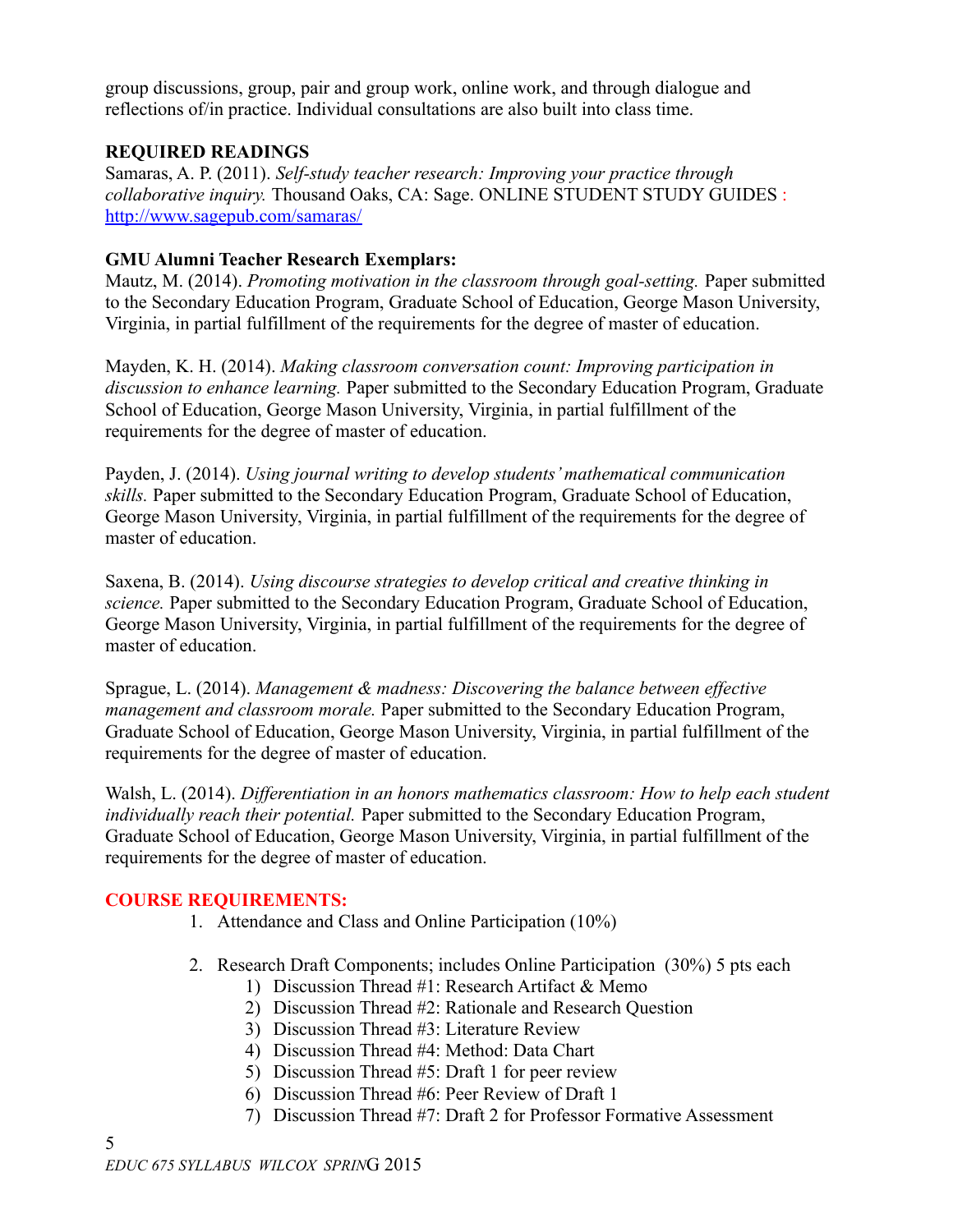3. Teacher Research Project and Presentation (60%)

#### **Attendance and Participation**

Attendance and participation at all classes, for the entire class period is a course expectation and absence will affect your grade. Arriving late twice equals one absence. Successful completion of this course requires attendance at all Face-to-Face classes and active participation in the online critical friend work. Being on time is also essential and lateness will affect your grade. Please notify instructor ahead of time if you will arrive late or if you must miss class. You are responsible in working with your Critical Friend Team (CFT) for missed material. Come to class prepared to contribute your critical reflections of readings.

#### **Peer Review**

Your in-class activity involves sharing weekly updates, brainstorming ideas as a teacher about the classroom dilemma you are researching, exchanging ideas for strategies and lessons, and sharing how you are integrating standards in meaningful ways. As part of your course participation, you will have the opportunity to collaborate with critical friends as you develop your teacher research project. Critical Friend Inquiries (CFI) are designed for peer review with support and to provide alternative perspectives on interpretation to increase the validity of your research. It is your responsibility to respond to at least one CF for the data chart and draft. Please be sure that each member receives a peer review. This is part of your participation grade.

Critical friends provide support as well as a feedback loop to improve your practice. It is *critical* to have friends in research but critical friends are *not critical* in their approach with each other (Samaras, 2011). Establish ground rules with "critical friends" and visit them often. Demonstrate positive professional dispositions. Professionals are responsible, ethical, and accountable.

| L al ucipativit ixubi ic |                    |                      |                      |                  |
|--------------------------|--------------------|----------------------|----------------------|------------------|
| Category                 | Exemplary          | Accomplished         | Developing           | Undeveloped      |
|                          | $10$ pts.          | <b>9pts</b>          | <i>Spts</i>          | Below 8 pts      |
| Assignments are          | Successfully       | Completes all        | Does not complete    | Few              |
| central to the           | completes all      | assignments.         | some assignments.    | assignments      |
| development of your      | assignments.       | Participates in      | Does not contribute  | completed.       |
| project. Attendance      | Outstanding and    | discussions and      | to discussions or    | Few              |
| and participation are    | consistent         | activities on a      | activities very      | contributions    |
| critical components of   | participation in   | regular basis;       | often, but generally | to class         |
| this course. It gives    | discussions and    | questions and        | reveals some         | discussions.     |
| you the opportunity to   | class activities.  | comments reveal      | thought and          | Little evidence  |
| learn from and           | Promotes           | thought and          | reflection and some  | of participation |
| contribute to building   | conversation       | reflection and       | contribution from    | and              |
| a positive classroom     | focused on the     | contribution from    | assigned readings.   | contribution.    |
| experience and           | topic. Comments    | assigned readings.   | Follows rather than  | Shows little     |
| learning community.      | demonstrate a      | Frequently involves  | leads group          | concern for      |
| Participants contribute  | high level of      | peers in discussion. | activities. Solicits | peers' learning  |
| to each other's          | understanding      | Conducts peer        | some peer            | or input or      |
| learning by actively     | from assigned      | review; Shares       | discussion and peer  | peer review.     |
| listening, exchanging    | readings. Listens  | leadership roles in  | review. Misses       | Misses many      |
| ideas, sharing learning  | actively to peers. | group work.          | classes. Is late for | classes and is   |
| from reading and         | Embraces peer      |                      | class. Somewhat      | late often.      |
| websites, peer view,     | review; Prompts    |                      | shares leadership    | Does not share   |
| and supporting each      | peer feedback and  |                      | roles in group       | leadership       |
| other's efforts by       | input.             |                      | work.                | roles in group   |

#### **Participation Rubric**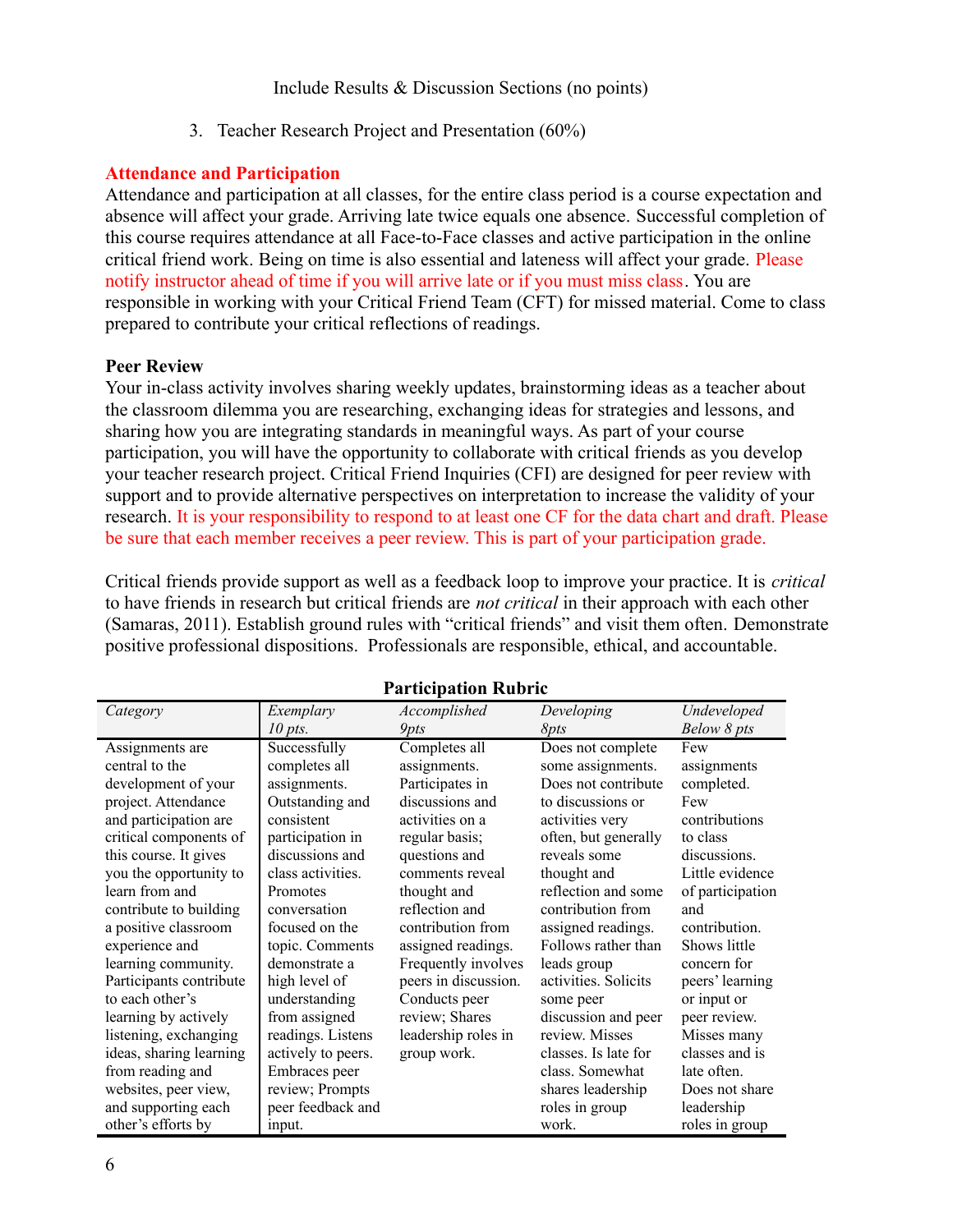| providing feedback on   Purposely shares |                     | work. |
|------------------------------------------|---------------------|-------|
| Discussion Thread                        | leadership roles in |       |
|                                          | ' group work.       |       |

### **ASSSIGNMENTS AND EVALUATION (see text for assignment descriptions)**

You are expected to complete all readings and participate in class and in online discussions with openness, consideration, and effort to "hear for" and "listen to" others as you also seek to be understood. Each assignment helps you build your final paper. Since this is a professional development course (post licensure), high quality work (i.e., "A" work) is expected on all assignments and in class participation. All written assignments are to be submitted as a file and submitted electronically under the respective Class Discussion Thread on Bb for the day that it notes POST. Title each assignment with your last name and the name of the project/assignment, e.g., Smith.ResProp.09.08.15. Use Times Roman 12 pt. font, double-spaced for all assignments. For full consideration, all assignments are due and posted *electronically* on Bb prior to the beginning of class on the day and time they are due, unless otherwise announced.

**Visit the Discussion Thread to check updates each week:** I post comments to you on the discussion thread but I individually email you your grade. Please check Bb for the comments.

### **Recommended (not required) Weekly Researcher Log:**

See exemplars with logs. It is highly recommended that you keep a researcher log of progress of your teacher research project each week and include it in the appendix of your final report. See Self-Study Research Project Timeline Log in Chapter 2. Table 2.2, pp. 28-29). This is your tentative timeline and tool to self-regulate your progress and the research process.

#### **MAKE IT A HABIT TO WRITE REGUALARLY AND SAVE YOUR WORK IN MULTIPLE PLACES.**

## **Teacher Research Project Description and Assessment Rubric (60 points)**

(PBA for EDUC 675, "Research in Secondary Education")

All teacher research reports must adhere to APA format. Your project should be useful to you and your students. A written a report that includes the specific headings and subheading are posted on Bb under "Assignment Guidelines" "Research Project Headings Template" Look at the headings at the beginning of the semester so you can see where you are headed.

Please use this checklist for common errors before submitting your final paper:

- 1. Use Times Roman 12 pt. font, double-spaced throughout paper including between paragraphs.
- 2. Do not use right justification for formatting.
- 3. Do not use any identifying information of students, staff, school, or school system.
- 4. Cite all works properly. Need at least 10 references.
- 5. Spell out acronyms when you note them the first time. e.g., English Language Learners (ELL)
- 6. Include your data chart within the text of your paper.
- 7. Change everything to past tense, e.g., "I collected" instead of "I will collect."
- 8. Include an appendix electronically only.
- 9. Check that your abstract is written in third person and includes an implications sentence.
- 10. Just clip report at the top; no report binders or plastic sleeves are necessary.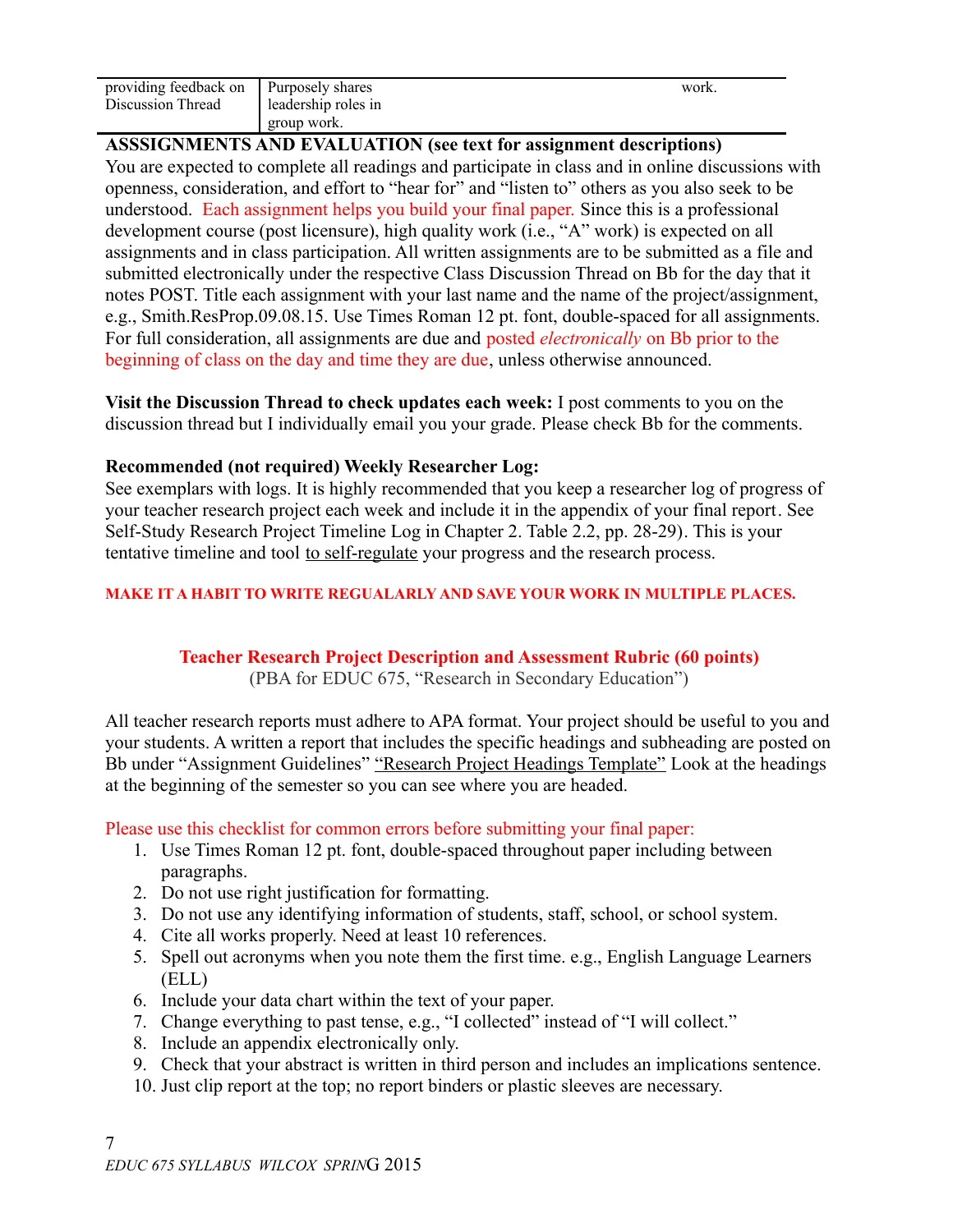## The points on Taskstream are 1-3. Your score will be converted into the Taskstream scoring once your final paper is posted.

# **Title and Abstract (2 points possible)**

Your title can be as creative as you like—take researcher/artistic license with this. In 125 to 150 words, what was your study about? What was your major finding? Consider the following questions as you draft your title and abstract:

- 1) Have you provided a single, articulate, concise paragraph of no more than 150 words?
- 2) Does you abstract concisely describe your purpose and the context, method, key findings, and significance of your research?

| <b>Grade/Points</b>  | <b>Rubric Description</b>                                                            |
|----------------------|--------------------------------------------------------------------------------------|
| $A$ - to $A$         | Provides a concise (125-150 words) summary that reports factually on the purpose     |
| Exemplary            | of the study and the methods and procedures to be followed.                          |
| $1.8 - 2$ points     |                                                                                      |
| $B$ to $B+$          | Provides an identifiable summary (125-150 words) that addresses the purpose of the   |
| Proficient           | study. Touches on methods and procedures to be followed, but is not sharply          |
| $1.6 - 1.7$ points   | focused.                                                                             |
|                      | Provides only general statements about the study. Information on methods and         |
| Approaching          | procedures to be followed is sketchy or missing. Falls short of 125 words or greatly |
| Proficiency          | exceeds the 150-word limit.                                                          |
| $1.4 - 1.5$ points   |                                                                                      |
| F                    | Student work is so brief, incomplete, or off-topic that any reasonably accurate      |
| Unsatisfactory       | assessment is impossible.                                                            |
| Less than 1.4 points |                                                                                      |
|                      | $\mathbf{v}$ $\mathbf{v}$ $\mathbf{v}$                                               |

## **Assessment/Feedback: X/2**

## **Introduction, Rationale, Area of Focus, and Research Questions (5 points possible)**

Describe the setting, including the community, school, students, and other relevant information. What is the purpose of your study? What problem or issue are you addressing? Describe why the concerns are important to you and what your research might help you learn as a result of its conduct. What is its background and significance? How does it relate to your masters curriculum? What is (are) your research question(s)? Do you have a hypothesis? If so, what is it and how did you formulate it? Be sure that your research questions steer you toward a descriptive response. Consider the following questions as you draft your introduction, rationale, area of focus, and research questions:

- 1) Have you explained the outgrowth of your study?
- 2) Have you offered perspectives that shaped this question for you?
- 3) Have you situated the study in terms of explaining the outgrowth of this puzzlement in the context of your work? e.g., your students, classroom, school, district?
- 4) Have you clearly and concisely explained why this research is important? Have you addressed the broader educational and social significance of this research?
- 5) Have you clearly and concisely stated the research problem?
- 6) Have you clearly and concisely stated your main research question and any subquestions?

| <b>Grade/Points</b> | <b>Rubric Description</b> |
|---------------------|---------------------------|
|                     |                           |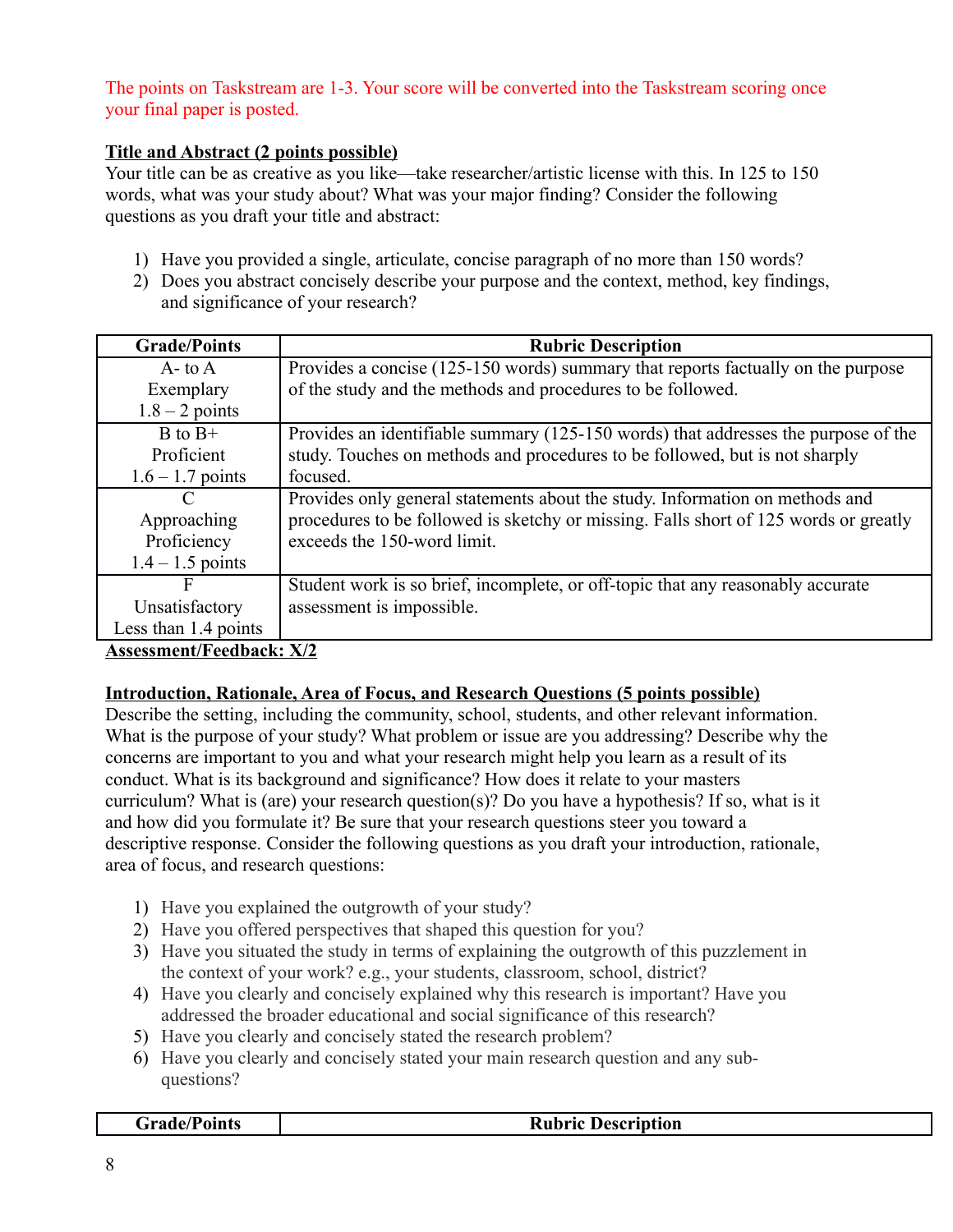| $A$ - to $A$                                                                                      | Establishes a sound context/theoretical framework for the study and a compelling     |
|---------------------------------------------------------------------------------------------------|--------------------------------------------------------------------------------------|
| Exemplary                                                                                         | rationale for its execution. Clearly and explicitly states the research question and |
| $4.5 - 5$ points                                                                                  | purpose of the study.                                                                |
| $B$ to $B+$                                                                                       | Provides an adequate context/theoretical framework for the study and a defensible    |
| Proficient                                                                                        | rationale for its execution, though one or both may be weakly developed. Explicitly  |
| $4 - 4.4$ points                                                                                  | states the research question and purpose of the study.                               |
| C                                                                                                 | Provides minimal information on the context/theoretical framework for the study.     |
| Approaching                                                                                       | Does not offer a rationale for the study's execution, or does so only superficially. |
| Proficiency                                                                                       | Explicitly states the research question and purpose of the study.                    |
| $3.5 - 3.9$ points                                                                                |                                                                                      |
| F                                                                                                 | Student work is so brief, incomplete, or off topic that any reasonably accurate      |
| Unsatisfactory                                                                                    | assessment is impossible.                                                            |
| Less than 3.5 points                                                                              |                                                                                      |
| $\lambda$ and any contribution of $\mathbf{E}$ and $\mathbf{E}$ and $\mathbf{E}$ and $\mathbf{E}$ |                                                                                      |

# **Literature Review (8 points possible)**

In order to properly address a research question you need to be familiar with previous investigations of your topic. You should conduct a literature review in which you cite and synthesize approximately 8-10 sources and discuss how they informed your design. Teacher research appeals to a broad range of research resources, including reports of teachers' experiences. Transitions should connect one annotated source with the next. At the end of the literature review, include a one-paragraph summary of the major discoveries in your review, connecting these to the focus of your study. References must be from refereed journals, books (generally not textbooks), curriculum resources, and scholarly compilations. NOTE: The literature review should emphasize synthesis and analysis (Bloom, 1956, 1984). Use direct quotes sparingly. Craft your literature review as a story of the study of your topic. Consider the following questions as you draft your literature review:

- 1) Did you conduct an ongoing literature review which informed your research?
- 2) Is the review relevant and connected to your study?
- 3) Is the review adequate, coherent, and analytical?
- 4) Does the review include references from a variety of sources?
- 5) Is the review integrated into a conceptual framework with a mapping of the theories, literature, and phenomena that help to inform your study?

| <b>Grade/Points</b>         | <b>Rubric Description</b>                                                             |
|-----------------------------|---------------------------------------------------------------------------------------|
| $A - t_0 A$                 | Cites at least 10 peer-reviewed, published reports of empirical research. Highlights  |
| Exemplary                   | gaps in the literature to which the proposed study will respond. Organizes the        |
| $7.2 - 8$ points            | literature by clearly identifiable themes, proceeding from general to more specific   |
|                             | within each theme. Effectively synthesizes referenced sources, using few, if any,     |
|                             | direct quotes.                                                                        |
| $B$ to $B+$                 | Cites at least 8 peer-reviewed, published reports of empirical research. Highlights   |
| Proficient                  | gaps in the literature to which the proposed study will respond. Organizes the        |
| $6.4 - 7.1$ points          | literature by identifiable themes, although organization within themes may follow no  |
|                             | clear or consistent pattern of presentation. Attempts to synthesize referenced        |
|                             | sources. Uses few direct quotes.                                                      |
| $\mathcal{C}_{\mathcal{C}}$ | Cites fewer than 8 peer-reviewed, published reports of empirical research. Does not   |
| Approaching                 | explicitly highlight gaps in the literature to which the proposed study will respond. |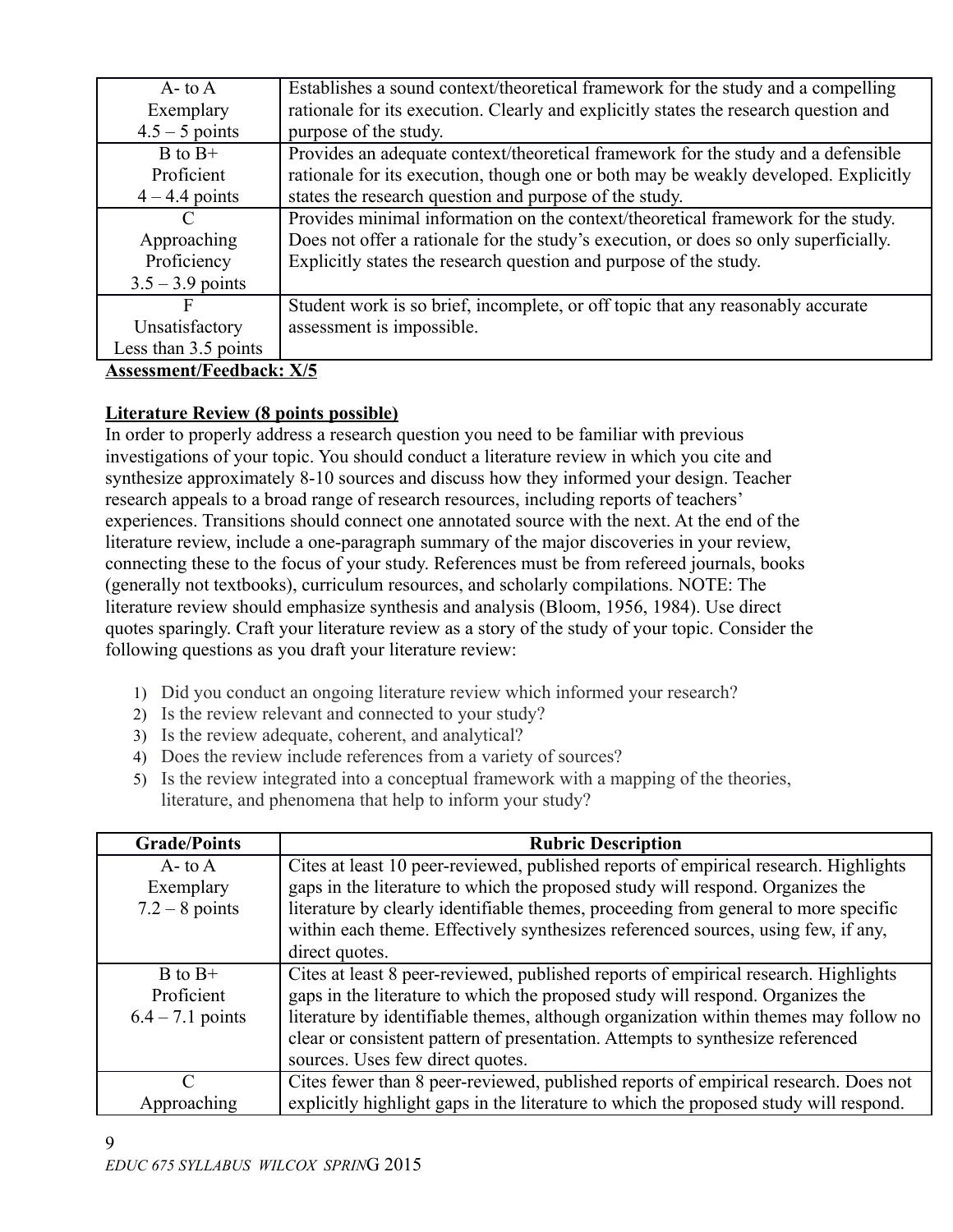| Proficiency                               | Summarizes cited works sequentially, rather than synthesizes and organizes them |
|-------------------------------------------|---------------------------------------------------------------------------------|
| $5.6 - 6.3$ points                        | the matically. Relies heavily on direct quotes.                                 |
|                                           | Student work is so brief, incomplete, or off-topic that any reasonably accurate |
| Unsatisfactory                            | assessment is impossible.                                                       |
| Less than 5.6 points                      |                                                                                 |
| $\Lambda$ good and $\Gamma$ and $\Lambda$ |                                                                                 |

## **Description of the Method (15 points possible)**

In this section describe how you implemented your research. Include a description of subjects (i.e., students, teachers, administrators), the context of the research, the strategies and materials (put sample material in an appendix), the number and total time of each research session, and a complete description of the methodologies. Repeat your question in this section—remind us often what you are studying. Describe how you selected your subject sample—why did you choose these individuals and who are they, in terms of gender, ethnicity, age, grade level, language/culture, and educational achievement? Describe ALL of your methods, including what influenced the selection of your methodology and design, what measures you took to assure the validity of your study, and how you triangulated your data. Be sure to include a table and timeline of your methods—what you collected and when. Be sure to describe what type of data you collected—for example, did you do a needs assessment (via a test) to address student achievement, and then design and implement a new instructional strategy? Or did you observe a group of students to see how they behaved in a particular context, and then interview them to ascertain their reasons? Did you do a series of in-depth interviews with students or teachers? How do the data relate to your research question? How do they relate to your masters curriculum? Finally, describe how you planned to make sense of—analyze—your data in light of your research question(s). Provide rich descriptions of HOW you reviewed your data, the themes that became apparent in your reviews, and your ultimate findings. Consider the following questions as you draft your literature review:

- 1) Have you described your research context; community, school, and classroom context?
- 2) Have you included demographic information of participants?
- 3) Did you include your reflection of the problem? e.g., behaviors observations, possible causes?
- 4) Have you explained the reasons for your pedagogies based on your noticing of your classroom and the literature reviewed?
- 5) Have you described in detail what data you collected, how you collected it, and when you collected it, including data generated from your pedagogies and strategies?
- 6) Are your data from multiple sources?
- 7) Did you include a description of the pedagogical strategies you enacted?
- 8) Did you explain how you analyzed your data and include a data audit trail?
- 9) Have you included and explained the role of your critical friends in your data interpretations and validation?
- 10) Did you explore using visuals and technologies for analyzing and displaying your findings in a coherent manner?

| <b>Grade/Points</b> | <b>Rubric Description</b>                                                               |
|---------------------|-----------------------------------------------------------------------------------------|
| $A - t_0 A$         | Explains, and justifies the appropriateness of the study design, procedures followed,   |
| Exemplary           | sampling methods, data collection and analytical tools (including any statistical       |
| $13.5 - 15$ points  | tests), given the stated purpose of the study. Discusses ethical issues raised by study |
|                     | and explains how they were addressed.                                                   |
| $B$ to $B+$         | Explains the study design, procedures followed, sampling methods, and analytical        |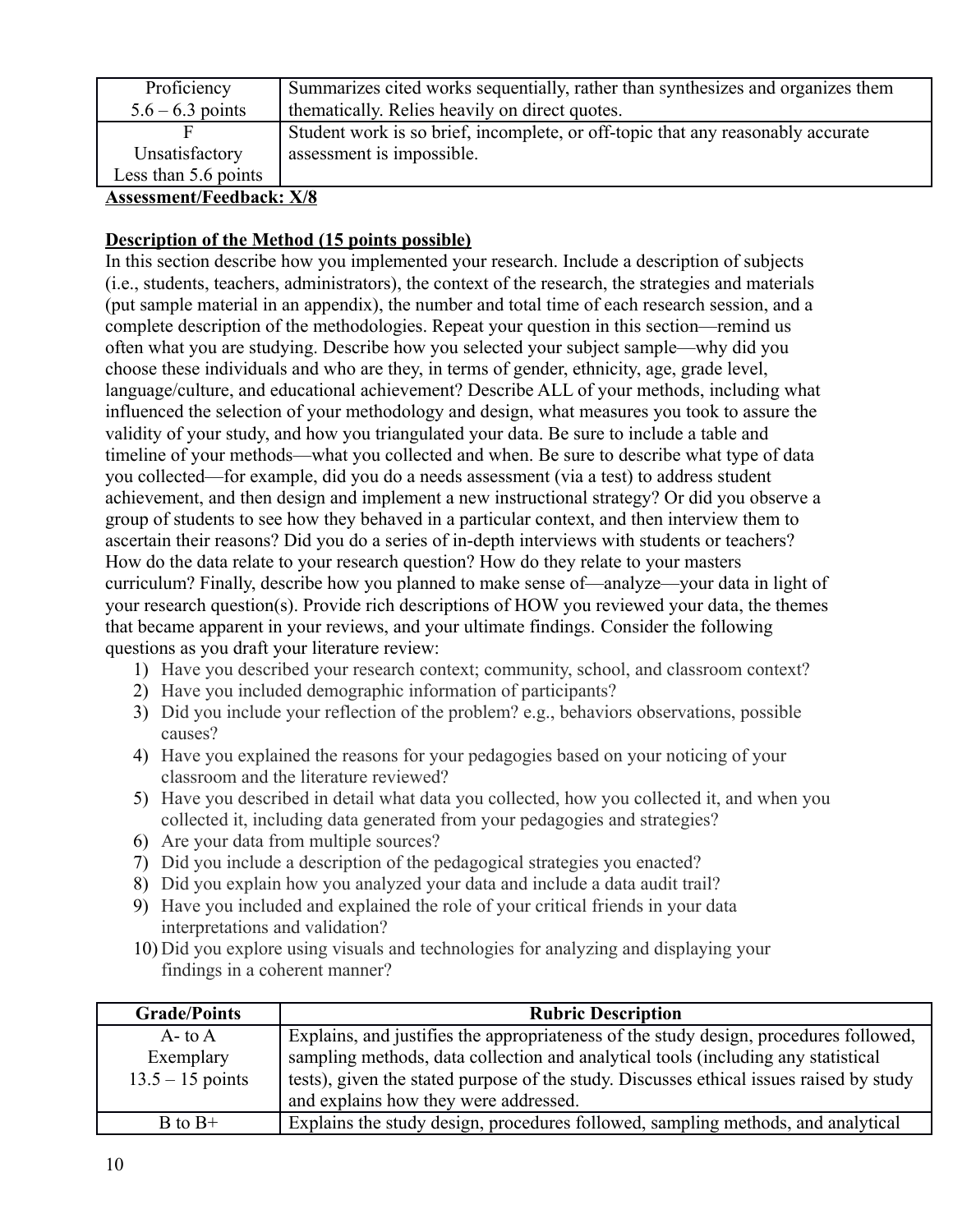| Proficient            | tools (including any statistical tests), given the stated purpose of the study. Discusses |
|-----------------------|-------------------------------------------------------------------------------------------|
| $12 - 13.4$ points    | ethical issues raised by the study and how they were addressed.                           |
|                       | Explains study design, procedures followed, sampling methods, and analytical tools        |
| Approaching           | (including any statistical tests), given the stated purpose of the study; explanations,   |
| Proficiency           | however, are not fully developed. Mentions ethical issues raised by the study but         |
| $10.5 - 11.9$ points  | addresses them only superficially.                                                        |
|                       | Student work is so brief, incomplete, or off-topic that any reasonably accurate           |
| Unsatisfactory        | assessment is impossible.                                                                 |
| Less than 10.5 points |                                                                                           |
|                       |                                                                                           |

## **Results and Findings (15 points possible)**

In this section, indicate what you discovered or found as a result of your data gathering. Focus on results that are related to your research concern and answer your research questions or shed light on your research hypotheses. Introduce your findings before you begin to describe them, and remind us of your research question again. Organize this section in a way that makes sense for your data/findings—by student, by theme, by data source, etc. Use illustrative examples from your data to SHOW us your findings. Use tables to summarize and SHOW us what you've learned. Focus on what's truly interesting in your findings, even if you have limited data to support this. Feel free to use mini case studies to illustrate your findings, through the lens of a few students. Remember that the goal is to share what you learned about your teaching for yourself first; our goal is not NECESSARILY to extract findings that will be generalizable across EVERY teaching setting. Interpret your data in as much detail as possible, describing whether or not—or how—your findings corroborated your expectations. Were there any surprises in your findings? Can you think of any alternative explanations for your findings? Consider the following questions as you draft your results and findings:

- 1) Did you restate your research question and what was found through your research?
- 2) Are the findings thoroughly and adequately presented?
- 3) Is there convincing evidence to support your themes?
- 4) Is there connection and coherence among the separate themes?
- 5) Did you explain your findings to your critical friend to gain his or her perspective on your interpretations?

| <b>Grade/Points</b>         | <b>Rubric Description</b>                                                             |
|-----------------------------|---------------------------------------------------------------------------------------|
| $A$ - to $A$                | Reports and interprets narrative and numerical data accurately, objectively, and      |
| Exemplary                   | concisely using analytical tools appropriate to the methodology. Highlights explicit  |
| $13.5 - 15$ points          | links between study outcomes, hypotheses (if stated), and the original research       |
|                             | question.                                                                             |
| $B$ to $B+$                 | Reports and interprets narrative and numerical data accurately, objectively, and      |
| Proficient                  | concisely. For the most part, analytical tools are appropriate to the methodology.    |
| $12 - 13.4$ points          | Does not highlight explicit links between study outcomes, hypotheses (if stated), and |
|                             | the original research question; however, such links may logically be implied.         |
| $\mathcal{C}_{\mathcal{C}}$ | Reports and interprets narrative and numerical data with little apparent concern for  |
| Approaching                 | accuracy and objectively. Analytical tools are inappropriate to the methodology.      |
| Proficiency                 | Provides, at best, tenuous links between study outcomes, hypotheses (if stated), and  |
| $10.5 - 11.9$ points        | the original research question.                                                       |
| F                           | Student work is so brief, incomplete, or off-topic that any reasonably accurate       |
| Unsatisfactory              | assessment is impossible.                                                             |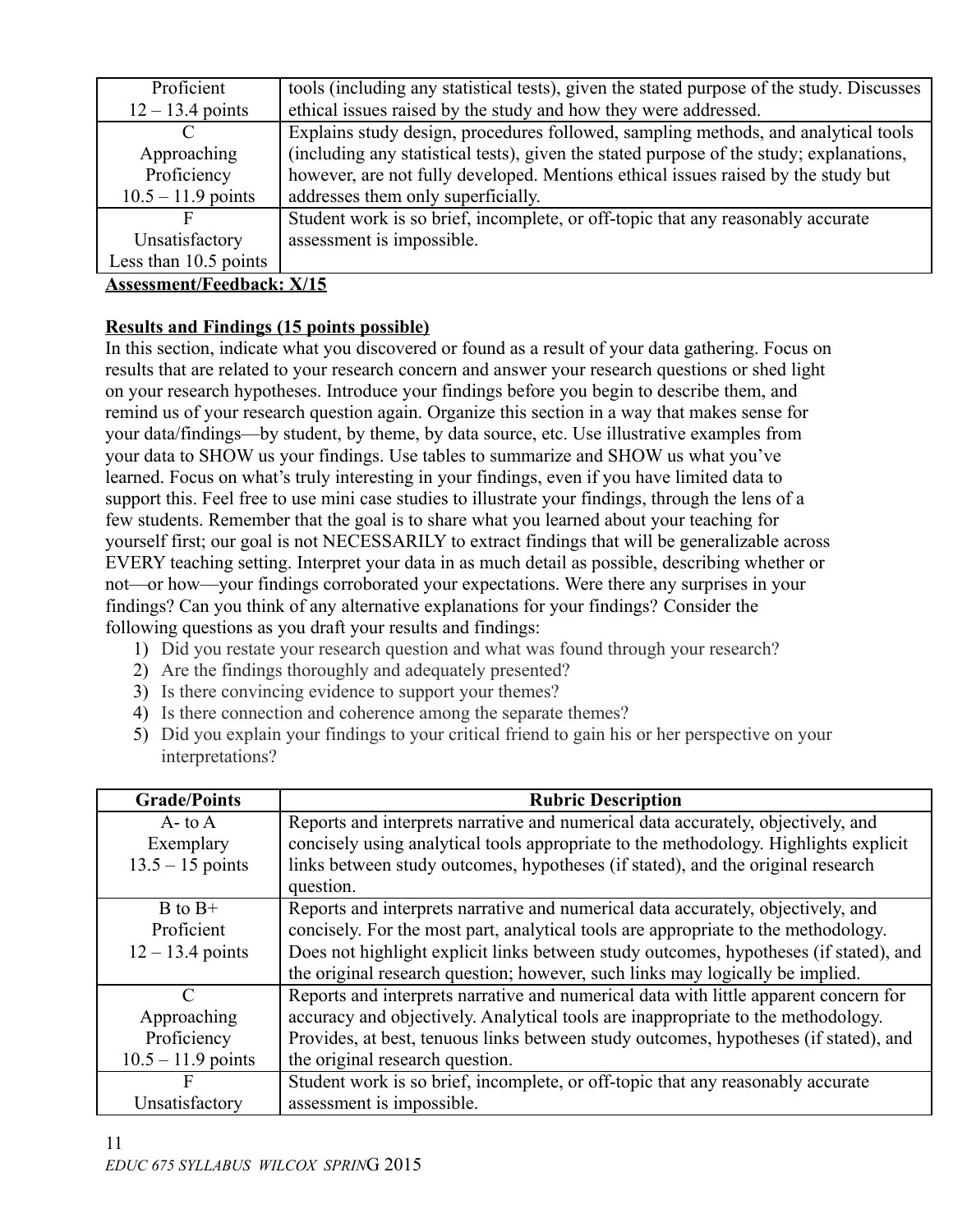## **Discussion, Reflection, Implications, Recommendations, and Action Plan (10 points possible)**

In this section reflect on the findings of your data collection and discuss what they might mean to you as a teacher and teacher researcher. What did you learn from the study? How did it relate to your masters curriculum? How will it influence your teaching—that is, based on the results and themes that emerged from the study, what changes will you make in your teaching? How will you share these findings with others? What are the implications for future research? Speculate on what it would mean if your data pointed in one direction versus another. Again, focus on what's truly interesting in your data/findings, even if you have limited information to support this. Make some bold recommendations for how we might serve students better. Be sure to describe what all of this information—the teacher research process, your data, your findings—mean to you as a professional and a person**.** Describe how you might share the findings of your paper—with your principal, your grade level team, other teachers who are working with these students, use it in a workshop, claim it as an area of expertise on your resume, etc. Be sure to describe potential implications of your study and its findings for other teachers and for education policymakers. Consider the following questions as you draft your discussion, reflection, implications, recommendations, and action plan:

- 1) Have you adequately explained the implications of your study to your students' learning?
- 2) Have you adequately explained the implications of your study to your professional development?
- 3) Have you adequately explained the implications of your study to your teaching and reframing of your practice? Revisit your original research question. Take a retrospective journey and reflect back on the "self" or your role and the conscious (and perhaps at the time unconscious) consequences of your actions in the process of studying your teaching practice.
- 4) Have you adequately explained the implications of your study to the education field?
- 5) Have you adequately explained the relevance of your study to national and state education standards?
- 6) Have you discussed any limitations?
- 7) Have you identified areas for future research possibilities?

| <b>Grade/Points</b>         | <b>Rubric Description</b>                                                                |
|-----------------------------|------------------------------------------------------------------------------------------|
| $A$ - to $A$                | Offers evaluation of the study's strengths and weaknesses. Addresses                     |
| Exemplary                   | theoretical/practical implications of study findings including how they will be          |
| $9 - 10$ points             | shared with others. Highlights threats to validity, reporting on how they were           |
|                             | addressed. Supports assertions/interpretations using sound arguments consistent with     |
|                             | study findings. Describes recommendations for future research, and how results will      |
|                             | be applied in the practice.                                                              |
| $B$ to $B+$                 | Addresses theoretical/practical implications of study findings including how they        |
| Proficient                  | will be shared with others. Highlights threats to validity, reporting on how they were   |
| $8.0 - 8.9$ points          | addressed. Supports assertions/interpretations using sound arguments consistent with     |
|                             | study findings. Does not describe recommendations for future research, or how            |
|                             | results will be applied.                                                                 |
| $\mathcal{C}_{\mathcal{C}}$ | Addresses practical implications of study findings including how they will be shared     |
| Approaching                 | with others. Attempts to discuss threats to validity, but does so superficially and/or   |
| Proficiency                 | fails to offer antidotes. Does not consistently support assertions/interpretations using |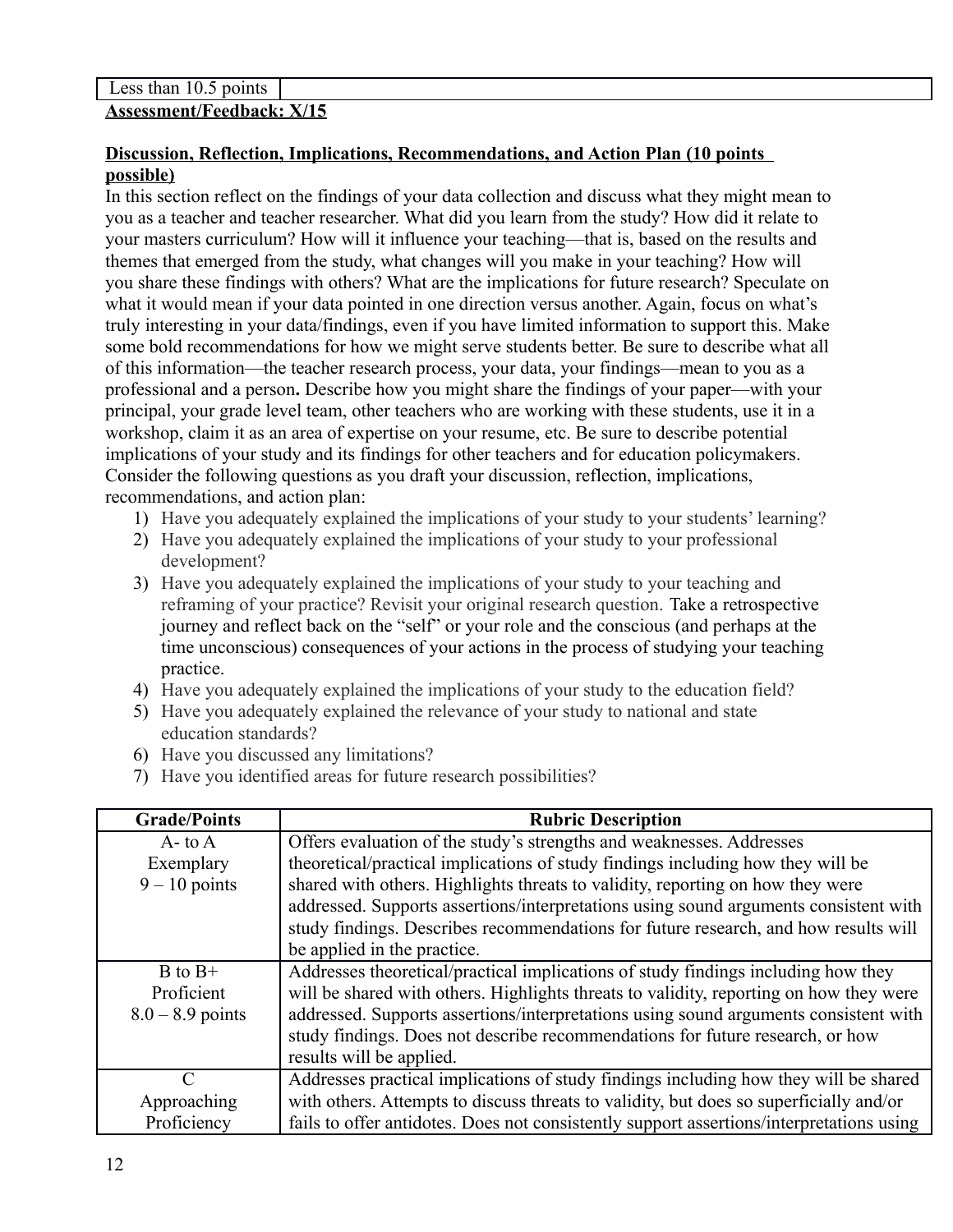| $7 - 7.9$ points   | sound arguments consistent with study findings. Does not describe                |  |  |
|--------------------|----------------------------------------------------------------------------------|--|--|
|                    | recommendations for future research, or how results will be applied in practice. |  |  |
| F                  | Student work is so brief, incomplete, or off-topic that any reasonably accurate  |  |  |
| Unsatisfactory     | assessment is impossible.                                                        |  |  |
| Less than 7 points |                                                                                  |  |  |

### **References, Appendices, Writing Styles, Mechanics, and General Notes (5 points possible)**

Include a complete list of references in APA format. Append all appropriate materials, including, if relevant, any questionnaires, inventories, assessments, sample student work, etc. Include at least one example of each tool you use—it's ideal to include one blank version and one version completed by one of your research subjects. In addition, follow these general guidelines:

The model for your study report is not a master's thesis nor traditional class research paper, but rather an article prepared for submission to a journal that focuses more on practice than theory.

You may find it helpful to select a journal whose research emphasis and readership match your research topic and follow its manuscript submission criteria. Chapter 8 in the Mills text presents a sample article.

It is expected that the entire project will be described in a 25-30 page paper; please do not exceed the 30-page limit.

Write in the past tense as much as it makes sense to do so

Your paper does not have to be anonymous; you can include names, as this is an internal document and will not be shared anywhere outside of our class

Be sure to make a personal and professional connection to your topic and project Citations are not necessary in the introduction

Feel free to revise your questions based on data, to make these questions more focused Consider the following questions as you draft your references and appendices and consider the overall writing quality of your paper:

- 1) Did you follow the APA style for the report for a running head, page numbering, references, citations, and the appendix? Does the report include a title page with project title, author's name, and author's professional affiliation?
- 2) Are references current and from different sources?
- 3) Are all references cited in the research report included in the references? Have you provided a complete reference list of all print and nonprint (Internet) references?
- 4) Is the report coherent, concise, and well-structured with a clear purpose?
- 5) Is the report grammatically correct with proper usage of language?
- 6) Does the report have your distinctive focus and voice? Have you used professional language (i.e., no jargon)? Have you written in an accessible style and presentation?

| <b>Grade/Points</b> | <b>Rubric Description</b>                                                 |
|---------------------|---------------------------------------------------------------------------|
| $A$ - to $A$ +      | Paper is well written with no notable drafting errors. Voice, verb tense, |
| Exemplary           | and writing style are consistent throughout. Technical terms are used     |
| $4.5 - 5$ points    | precisely and accurately, reflecting a firm understanding of underlying   |
|                     | concepts. Text is original; opinions and propositions are supported by    |
|                     | strong logic and formal references to published research. Sections are    |
|                     | linked with unifying transitions, giving the report a clear sense of      |
|                     | direction. Paper adheres to formatting specifications provided in course  |
|                     | text and materials. Citations/references page follow APA style.           |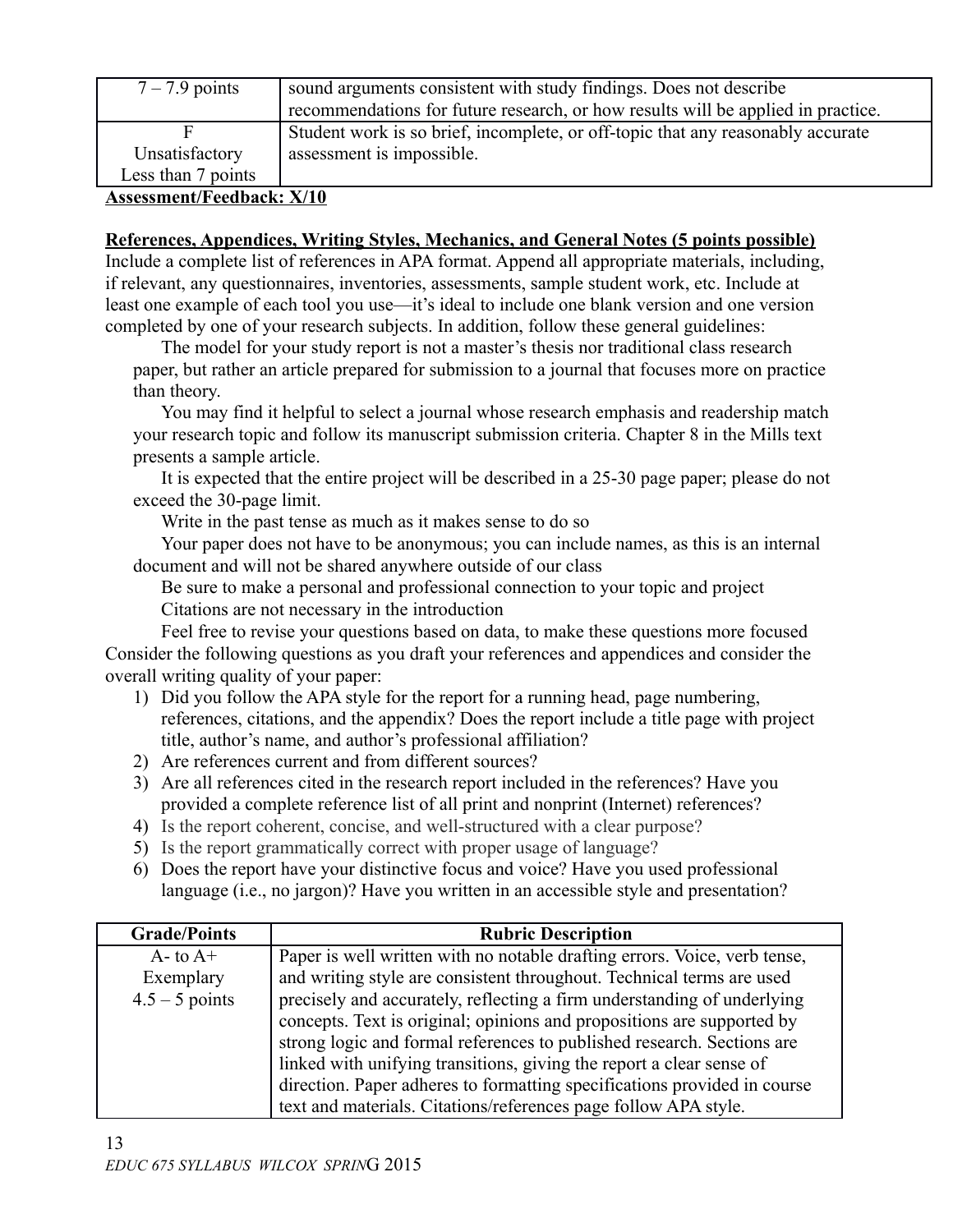| $B$ to $B+$        | Paper is well written with few notable drafting errors. Voice, verb tense, |  |  |
|--------------------|----------------------------------------------------------------------------|--|--|
| Proficient         | and writing style are generally consistent with few exceptions that do not |  |  |
| $4 - 4.4$ points   | substantially diminish readability. Most technical terms are used          |  |  |
|                    | correctly, reflecting adequate understanding of the underlying concepts.   |  |  |
|                    | Text is original, but opinions and propositions are not consistently       |  |  |
|                    | supported by logic and references to published research. Transitions do    |  |  |
|                    | not connect sections seamlessly but do not substantially diminish          |  |  |
|                    | readability. Paper does adhere to formatting specifications provided in    |  |  |
|                    | course text and materials. Citations/references page do not follow APA     |  |  |
|                    | style.                                                                     |  |  |
| $\mathcal{C}$      | Paper falls short of accepted standards for master's level composition.    |  |  |
| Approaching        | Drafting errors and error patterns are widespread. Voice, verb tense, and  |  |  |
| Proficiency        | writing style vary from section to section. Technical terms are used       |  |  |
| $3 - 3.9$ points   | incorrectly and/or imprecisely, reflecting only a rudimentary              |  |  |
|                    | understanding of the underlying concepts. Text is formulaic, relying       |  |  |
|                    | heavily on paraphrases and "borrowed" materials not formally cited.        |  |  |
|                    | Transitions are weak, contributing to an apparent lack of direction. Paper |  |  |
|                    | does not adhere to formatting specifications provided in course text and   |  |  |
|                    | materials. Citations and references page do not follow APA style.          |  |  |
| F                  | Paper is so brief, incomplete, or off-topic that any reasonably accurate   |  |  |
| Unsatisfactory     | assessment is impossible.                                                  |  |  |
| Less than 3 points |                                                                            |  |  |

## **Overall Assessment/Feedback: for PBA X/60**

## **Grading Scale for Research Project**

**Exemplary:** 60 points. Substantially meets the project and report requirements. All criteria are addressed fully

*Accomplished:* 56-59 points. Meets the project and report requirements. Criteria adequately addressed

**Developing:** 55-53 points. Meets some, but not all, of the project and report requirements. Weaknesses in addressing some of the criteria

*Undeveloped*: 53 points and below. Does not meet the project and report requirements. Weaknesses in addressing the majority of the criteria

## **M.Ed. Program Exit Requirement**

The M.Ed. Program exit requirement is a teacher research impact presentation which is completed during your capstone course, EDUC 675. *The Teacher Research Impact Presentation is an ungraded requirement for* EDUC 675, however, students are required to successfully complete a Teacher Research Impact Presentation in order to exit and graduate from the Secondary Education program. Your grade for EDUC 675 will be posted only upon successful completion of the Teacher Research Impact Presentation.

## *Teacher Research Impact Presentations*

Working in a small group (likely your critical friend team) organized by broad areas of research interests, you will identify one authentic, alternative, contemporary media-based method through which you will share the impact of your teacher research. While you will make a brief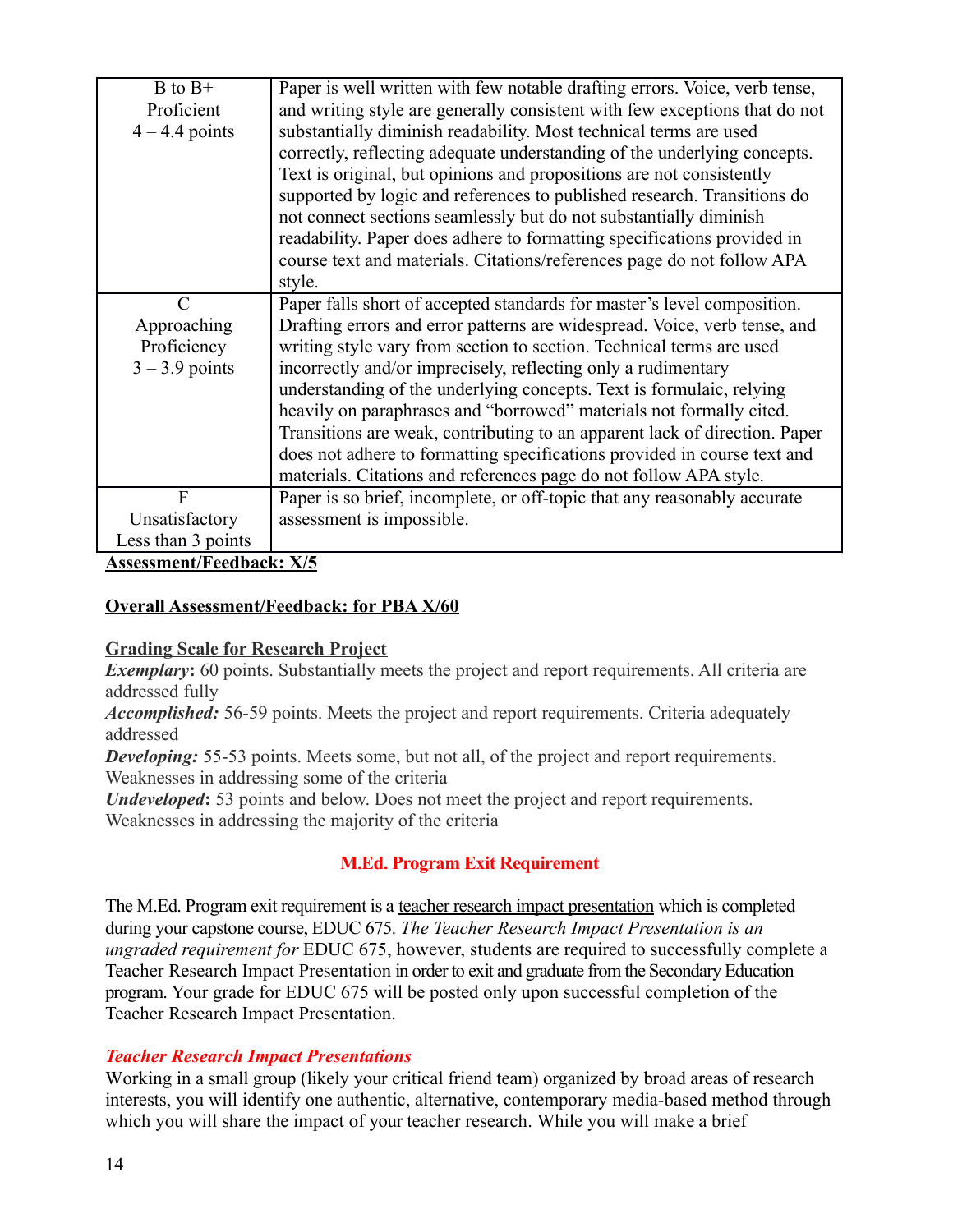presentation of your individual research findings in class, the mission of this assignment is for your collaborative to design and enact a presentation which brings together your papers and its impact of/for student learning and your professional development as a teacher (e.g., as differentiation, management, classroom environments, student engagement.) You might highlight the very importance of teacher research or summarize the findings of your group members' efforts around a common theme or topic. Examples will be offered.

After your presentation, you are also encouraged to display and present these findings in an alternative setting and through creative means, with your primary goal being engaging in an exercise in demonstrating the significance of your teacher research to the broader world. You may potentially share your project with the Secondary Program Faculty and members of the larger college or educational community.

| Grade        | <b>Standards</b>       | <b>Grading</b> | <b>Grade Points</b> | <b>Graduate Courses</b> |
|--------------|------------------------|----------------|---------------------|-------------------------|
| $\mathsf{A}$ | Meets Standard         | $93 - 100$     | 4.00                | Satisfactory /          |
|              |                        |                |                     | Passing                 |
| $A-$         | Meets Standard         | $90 - 92.9$    | 3.67                | Satisfactory /          |
|              |                        |                |                     | Passing                 |
|              | Approaches             | $88 - 89.9$    | 3.33                | Satisfactory /          |
| $B+$         | Standard               |                |                     | Passing                 |
| B            | Approaches             | $83 - 87.9$    | 3.00                | Satisfactory /          |
|              | Standard               |                |                     | Passing                 |
|              |                        |                |                     | Please note that B-     |
| $B-$         | Approaches<br>Standard | $80 - 82.9$    | 2.67                | is not a passing        |
|              |                        |                |                     | course grade.           |

### **Grading Scale for Course**

#### **READING RESOURCES**

#### **Teacher Research**

- Falk, B., & Blumenreich, M. (2005). *The power of questions: A guide to teacher and student research.* Portsmouth, NH: Heinemann.
- Goodnough, K. (2001). Teacher development through action research. *Action in teacher education,23* (1), 37-46. Access through GMU, Library, e-journal.
- Greely, K. (2000). *Why fly that way?: Living community and academic achievement.* NY: Teachers College.
- Hubbard, R. S., & Power, B. (1999). *Living the questions: A guide for teacher-researchers.*  Portland, ME: Stenhouse.
- Kagan, D. M. (1993). *Laura and Jim and what they taught me about the gap between educational theory and practice.* NY. State University of New York Press.

Lassonde, C. A., Galman, S., & Kosnik, C. (Eds.), (2009). *Self-study research methodologies for teacher educators.* Rotterdam, The Netherlands: Sense.

- Leedy, P. D., and Ormrod, J. E. (2001). *Practical research: Planning and design.* Upper Saddle River, NJ: Merrill.
- MacLean, M.S. & Mohr, M. (1999). *Teacher-researchers at work*. National Writing Project, Berkeley, CA.
- Samaras, A. P., & Freese, A. R. (2006). *Self-study of teaching practices primer.* New York, NY: Peter Lang.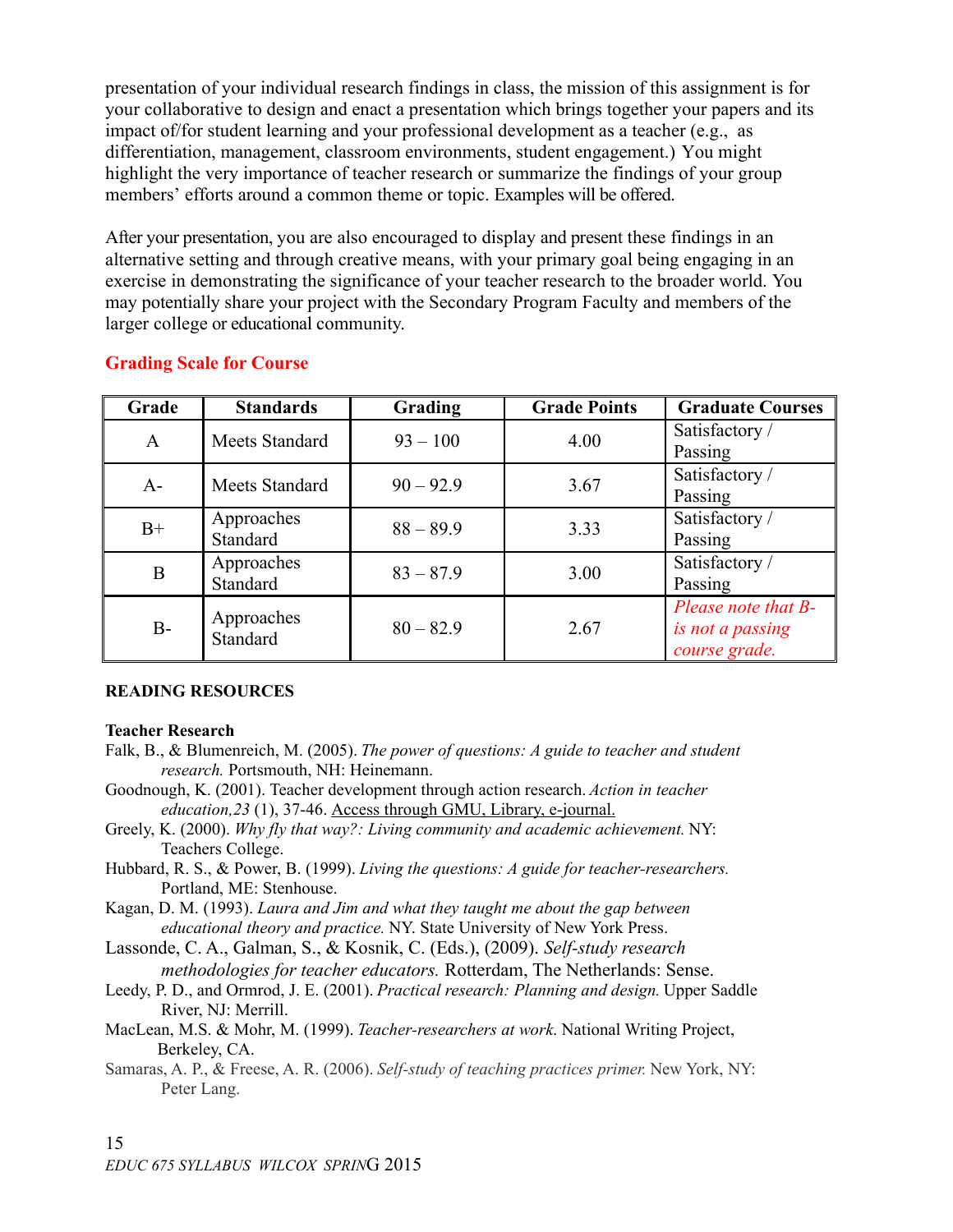Samaras, A. P., Freese, A. R., Kosnik, C., & Beck, C. (Eds.) (2008). *Learning communities in practice.*  The Netherlands: Springer Press.

- Samaras, A. P., Adams-Legge, M., Breslin, D., Mittapalli, K., Magaha O'Looney, J., & Wilcox, D. R. (2007). Building a plane while flying it: Reflections of teaching and learning selfstudy. *Reflective Practice, 8*(4), 467-481.
- Seidman, I. (1998). *Interviewing as qualitative research: A guide for researchers in education and the social sciences.* New York: Teachers College Press.
- Wilcox, D. R., & Samaras, A. P. (2009). Examining our Career Switcher teachers' first year of teaching: Implications for alternative teacher education program design. *Teacher Education Quarterly, 36* (4), 173-191.
- Zenkov, K. & Harmon, J. (2009). Picturing a writing process: Using photovoice to learn how to teach writing to urban youth. *Journal of Adolescent and Adult Literacy, 52*(7), 575-584*.*

#### **Data Analysis**

- Bogdan, R. C., & Biklen, S. K. (2007). *Qualitative research for education: An introduction to theory and methods*. Boston, MA: Allyn & Bacon.
- Czaja, R., & Blair, J. (1996). *Designing surveys: A guide to decisions and procedures.* Thousand Oaks, CA: Pine Forge Press.
- Miles, M. B., & Huberman, A. M. (1994). *Qualitative data analysis*. Thousand Oaks, CA: Sage.
- Patton, M. Q. (1990). *Qualitative evaluation and research methods (Second Edition).* CA: Sage.
- Rovessi, C., & Carroll, D. J. (2002). *Statistics made simple for school leaders.* Lanham, MD: Scarecrow Press.
- Salkind, N. (2000). *Statistics for people who think they hate statistics.* Thousand Oaks, CA: Sage.
- Saldaña, J. (2013). *The coding manual for qualitative researchers.* Thousand Oaks, CA: Sage.

#### **Research and Writing**

- American Psychological Association (2009*). Publication Manual of the American Psychological Association*. American Psychological Association: Washington, DC. (Available at library).
- Booth, W. C., Colomb, G. G., & Williams, J. M. (1995). *The craft of research*. Chicago, IL: The University of Chicago.
- Dahl, K. K. (1992). *Teacher as writer: Entering the professional conversation.* Urbana, IL: NCTE.

*Writing a Research in Action Paper*

[Writinghttp://www.gmu.edu/departments/english/composition/wits/research/index.html](http://www.gmu.edu/departments/english/composition/wits/research/index.html)

*Help with Research* <http://library.gmu.edu/mudge/Dox/basics.html>

*Data Collecting Tools:* Go to Google docs, then spreadsheets to create survey. Also Survey Monkey<http://www.surveymonkey.com/home.asp>

#### *National Reports and Test Reporting Centers*

 [The Nation's Report Card/](http://nces.ed.gov/nationsreportcard/)National Assessment of Educational Progress <http://nces.ed.gov/nationsreportcard/> National Center for Educational Statistics http://nces.ed.gov/help/sitemap.asp TIMSS and PIRLS [The International Math and Science Study](http://www.timss.org/) and International Literacy Study <http://www.timss.org/> Best Evidence/School Reform Reports/School Models. Johns Hopkins University http://www.bestevidence.org/index.htm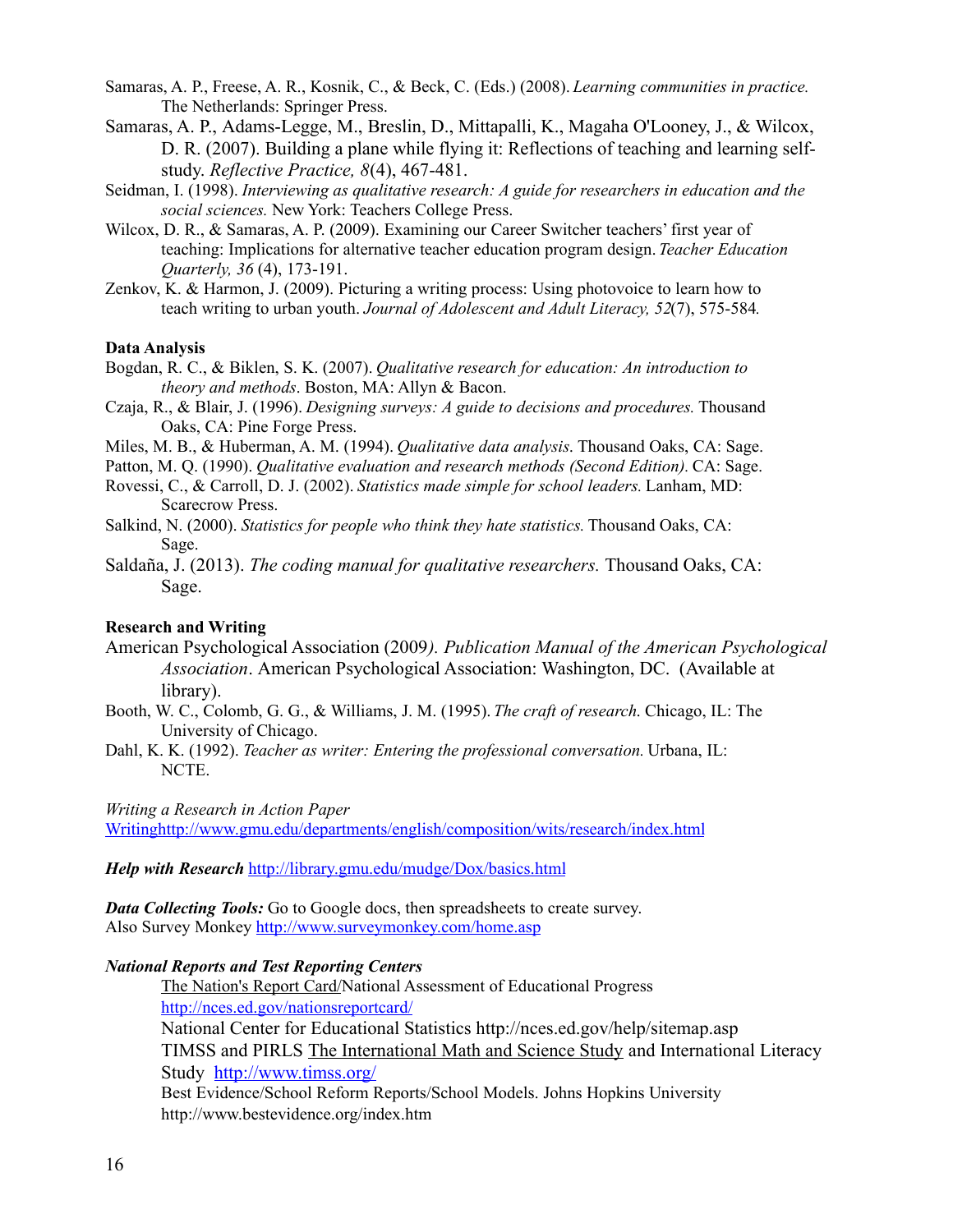| <b>Week</b><br>"Online"<br>indicates Bb<br>participation<br>; classes are<br>in grey color | <b>Topics</b>                                                                                                                                                     | <b>Assignments</b><br>Post on Class Discussion<br>thread before class where<br>listed<br><b>Red font requires peer</b><br>review on review thread               | <b>Readings</b><br>Chapters are in text<br>Exemplars located in Bb folder                                                                                                       |
|--------------------------------------------------------------------------------------------|-------------------------------------------------------------------------------------------------------------------------------------------------------------------|-----------------------------------------------------------------------------------------------------------------------------------------------------------------|---------------------------------------------------------------------------------------------------------------------------------------------------------------------------------|
| Week #1<br>1/26<br><b>On Campus</b>                                                        | Introduction to Teacher<br>Research:<br>Self-Study Action<br><b>Research Method</b><br>Working with Critical<br>Friends<br>Finding your Research<br>Question (RQ) | Upload a picture of<br>yourself on the class<br>discussion thread<br>In-class activity: "I<br>wonder activity"<br>CFI: 1.1 pp. 5-6                              | During first week, read<br>Preface, Chapter 1, &<br>Appendix A<br>Overview Self-Study<br><b>Resource Center at</b><br>http://www.sagepub.com/sa<br>maras/                       |
| Week #2<br>2/2<br><b>On Campus</b>                                                         | Refining your RQ<br>Drafting a Rationale and<br>Argument<br>Using the literature to<br>inform your study                                                          | <b>Discussion Thread</b><br><b>Assignment 1: Post</b><br>Research Artifact &<br>Memo (use pp. 105-106)<br>text)<br>Begin your literature<br>review (see p. 137) | Chapters $2 & 4$<br>See Table 2.1 to draft your<br>timeline<br><b>GMU Teacher Research</b><br>Exemplar focus on<br>Intro/Rationale:<br>K. Mayden, Fall 2014<br>Mautz, Fall 2014 |
| Week #3<br>2/9<br><b>On Campus</b>                                                         | Research Design<br>Being an Ethical Teacher<br>Researcher                                                                                                         | <b>Discussion Thread</b><br><b>Assignment 2: Post</b><br>Rationale & RQ<br>(see p. 124 text)                                                                    | Chapters $6 & 7$<br><b>GMU Teacher Research</b><br>Exemplar <u>focus on Design <math>\&amp;</math></u><br>Timeline:<br>Mautz, Fall 2014                                         |
| Week #4<br>2/16<br><b>Online</b>                                                           | <b>Literature Review</b>                                                                                                                                          | Use electronic databases<br>for your literature<br>review                                                                                                       | Chapter 8<br><b>GMU Teacher Research</b><br>Exemplar focus on Literature<br><u>Review:</u><br>B. Saxena, Fall 2014                                                              |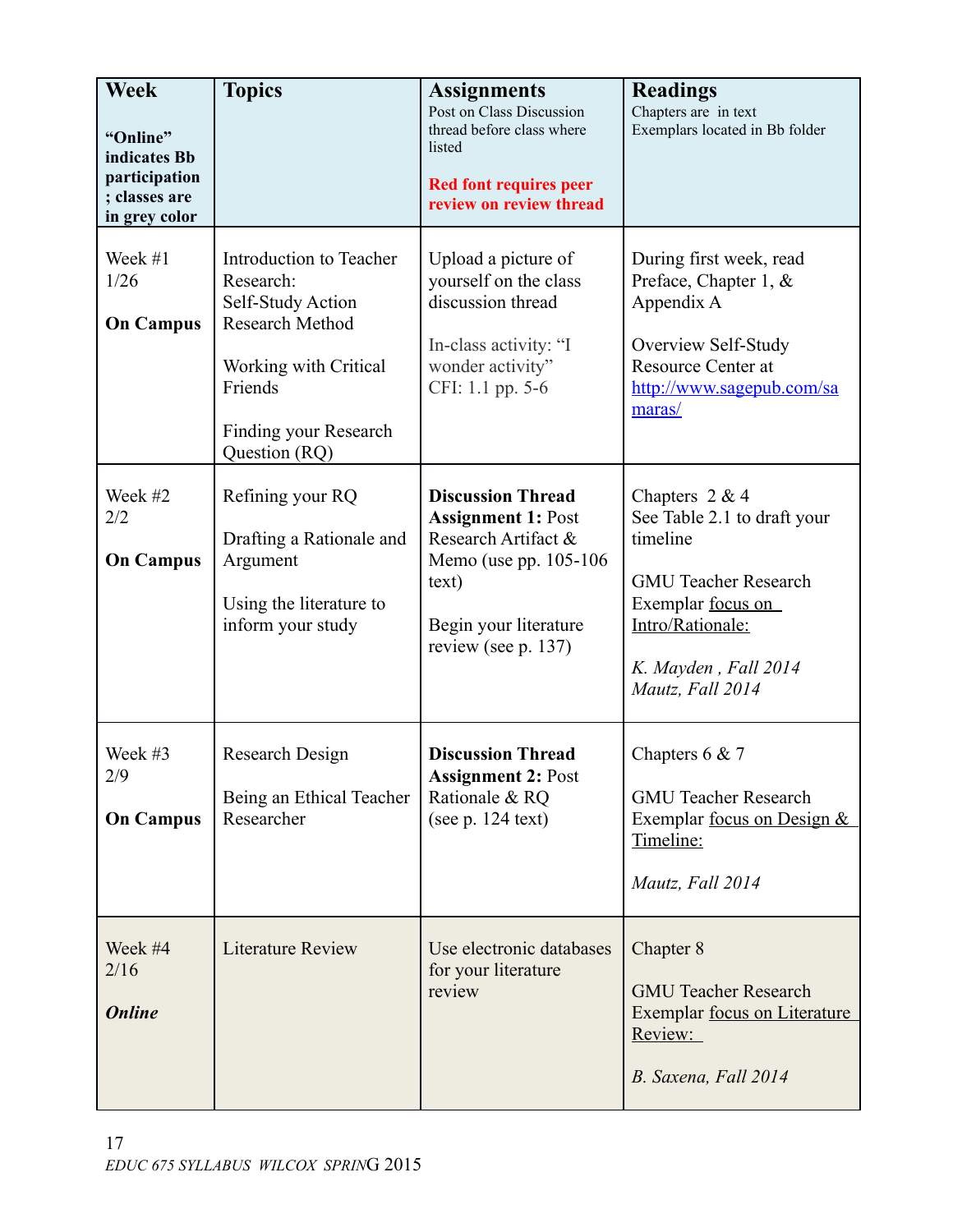| Week #5<br>2/23<br><b>On Campus</b> | <b>Collecting Data</b>                               | <b>Discussion Thread</b><br><b>Assignment 3: Post</b><br><b>Literature Review</b>                                                                                               | Chapter 9<br><b>GMU Teacher Research</b><br>Exemplar with focus on<br>Method:<br>J. Payden, Fall 2014 and<br>L. Walsh, Fall 2014     |
|-------------------------------------|------------------------------------------------------|---------------------------------------------------------------------------------------------------------------------------------------------------------------------------------|--------------------------------------------------------------------------------------------------------------------------------------|
| Week #6<br>3/2<br><b>Online</b>     | Collect Data in the Field                            | <b>Discussion Thread</b><br><b>Assignment 4: Post</b><br>Method: Data Chart incl<br><b>Pedagogical Strategies</b><br>See:<br>Mautz p.13; Payden pp.<br>$10 - 11$<br>Walsh p. 17 | Chapter 10<br><b>GMU Teacher Research</b><br>Exemplar with focus on<br>Analysis:<br>L. Sprague, Fall 2014                            |
| 3-9 to $3/15$                       | Have a Lovely Spring<br><b>Break!</b>                |                                                                                                                                                                                 |                                                                                                                                      |
| Week #7<br>3/16<br><b>Online</b>    | <b>Analyzing Data</b>                                | Post Peer Review of<br>Method & Data Chart                                                                                                                                      | No readings this week                                                                                                                |
| Week #8<br>3/23<br><b>On Campus</b> | Assessing Research<br>Quality<br>Validation Workshop | <b>Work on Draft 1</b><br>Move charts into<br>narrative format                                                                                                                  | Chapter 11<br><b>GMU Teacher Research</b><br>Exemplar with focus on<br>Results:<br>L. Sprague, Fall 2014                             |
| Week #9<br>3/30<br><b>Online</b>    | <b>Writing your Results</b>                          | <b>Discussion Thread</b><br><b>Assignment 5: Post</b><br>Draft 1 for peer review                                                                                                | Chapters 12<br><b>GMU Teacher Research</b><br>Exemplars with focus on<br>Discussion & Critique &<br>Appendix:<br>L. Walsh, Fall 2014 |